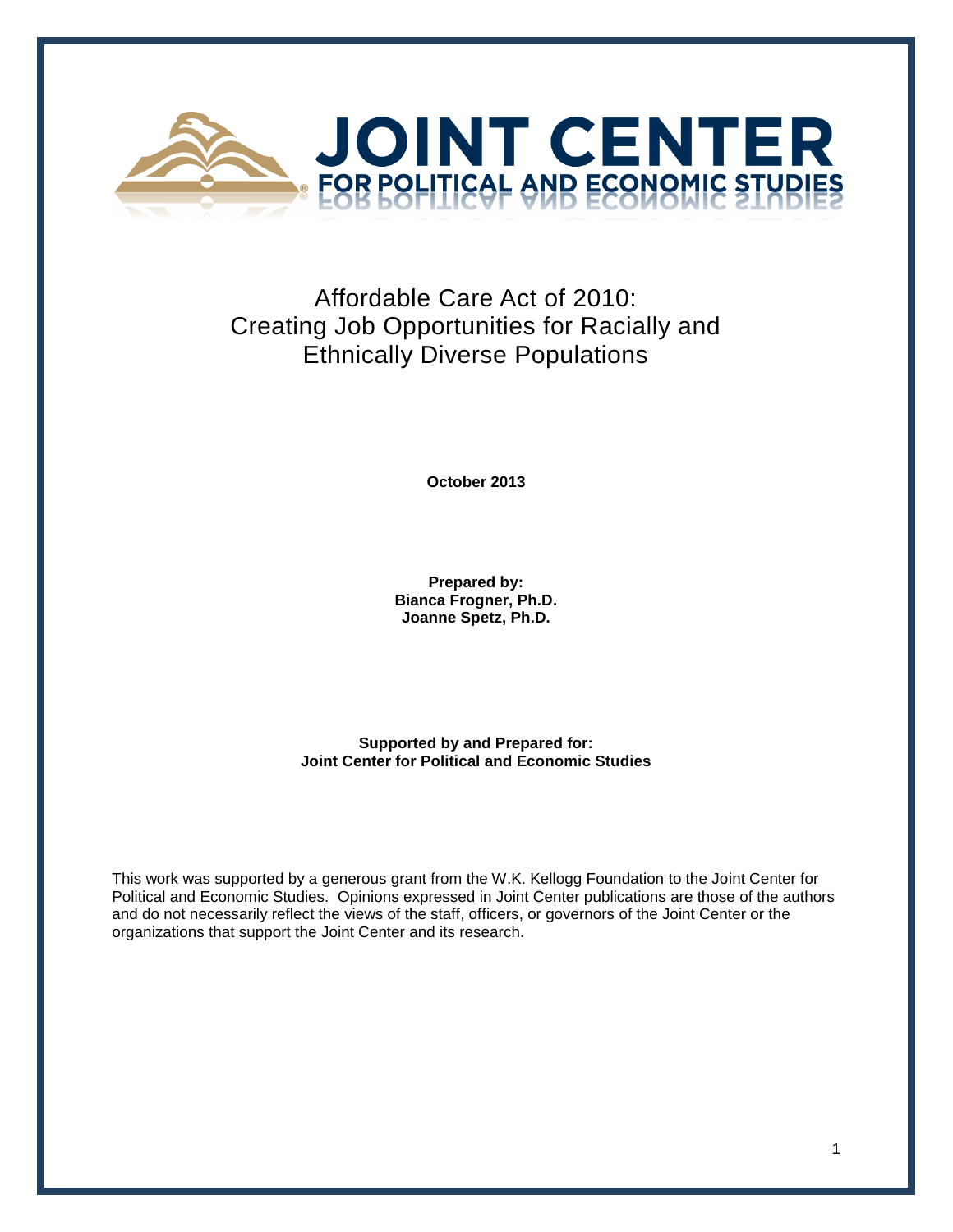# **Contents**

| A. Projecting Growth in Health Worker Demand due to Insurance Expansions 5                   |  |
|----------------------------------------------------------------------------------------------|--|
|                                                                                              |  |
| IV. Leveraging Health Workforce Growth to Create Job Opportunities for Diverse Populations 7 |  |
|                                                                                              |  |
|                                                                                              |  |
| TABLE 1 Demographics of Health Care Industry Versus Non-Health Care Industries, 2011  10     |  |
|                                                                                              |  |
| TABLE 3 Top 10 Most Common Health Care Occupations, by Race/Ethnicity, 2011  12              |  |
| TABLE 4 Demographics by Race/Ethnicity Within the Health Care Industry  13                   |  |
| TABLE 5 Top Two Occupations by Health Care Sector and by Race/Ethnicity  14                  |  |
| TABLE 6 Graduates of the Largest Types of Health Occupation Education Programs, by           |  |
| TABLE 7: Service Demand Growth Forecasts by Health Care Sector, 2010-2020  17                |  |
| TABLE 8: Employment Growth Forecasts by Health Care Sector, 2010-2020  17                    |  |
|                                                                                              |  |
|                                                                                              |  |
| TABLE 10 Top 15 Rapidly Growing Occupations and Education Requirements  19                   |  |
|                                                                                              |  |
|                                                                                              |  |
|                                                                                              |  |
|                                                                                              |  |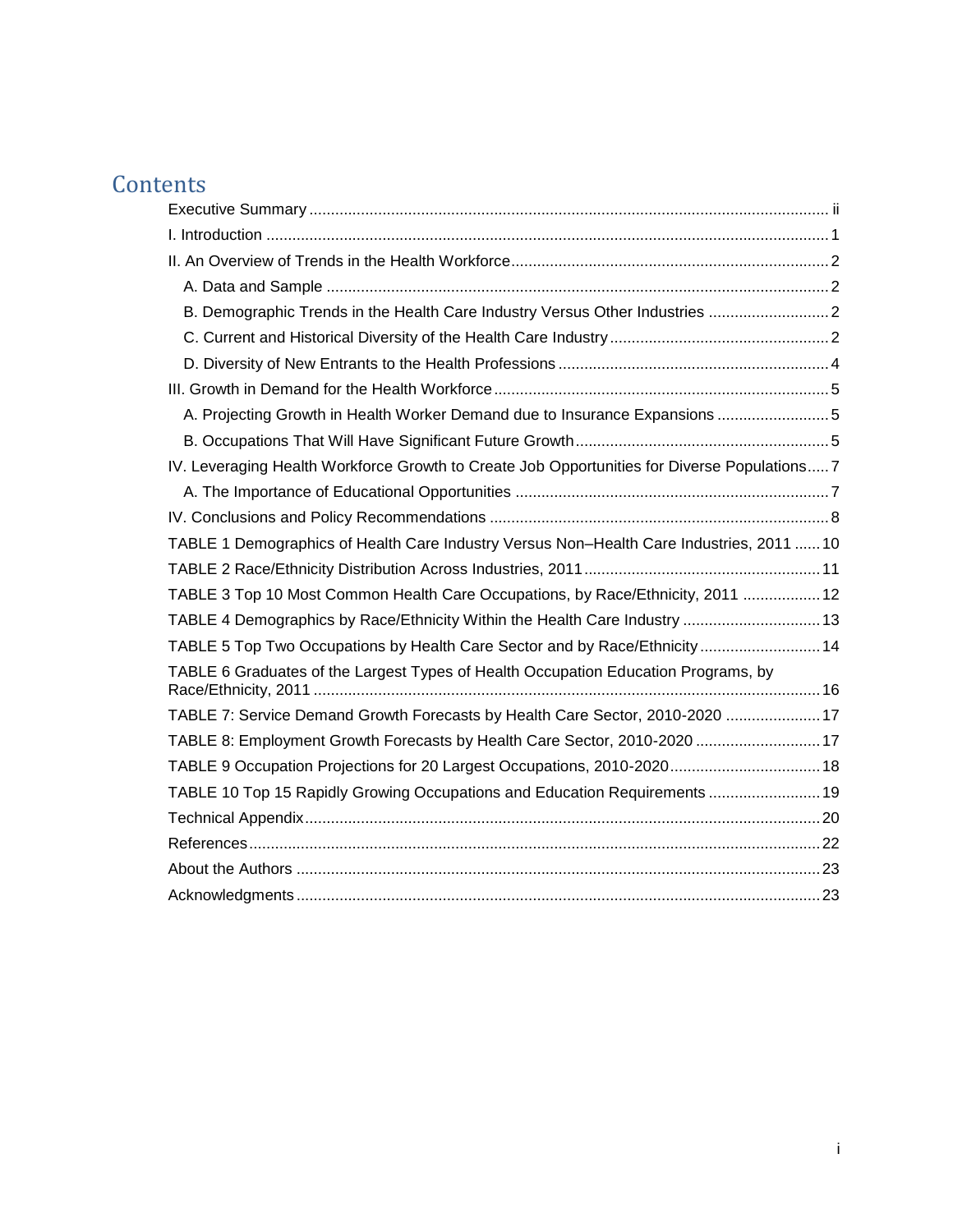# <span id="page-2-0"></span>**Executive Summary**

The health care industry has been an engine of job growth, and the Affordable Care Act of 2010 (ACA) is expected to stimulate further growth. Over the next decade, the health care sector could add **4.6 million jobs**, representing a 31% increase from current employment. New job opportunities from entrylevel positions to highly trained professions are expected to emerge in the industry.

In this report, we present an inventory of health care jobs occupied by people of color, and the changes in occupation mix over time. We then estimate job growth in the health care industry and present potential job opportunities for people of color. If we assume the current racial and ethnic distribution of the health care workforce persists, we would expect that in the future *at least one-third of the total health care workforce will comprise people of color*. This estimate is almost certainly lower than what will occur, because many people of color – especially Blacks and Hispanics – are in occupations that are among the fastest growing in the U.S.

The goal of this report is to provide knowledge that can help foster and enhance racial/ethnic diversity of the health care workforce.

Highlights of this report include the following:

- People of color account for about one-third of workers in the health care industry.
- The most common occupation in the health care industry is registered nurse (14%), followed by nursing, psychiatric, and home health aide (12%). Although the shares vary by race, these are the top two occupations for all racial/ethnic groups except for Hispanics and Asian/Pacific Islanders.
- Variation in occupations is consistent with patterns of educational attainment. For example, among Hispanics, Blacks, and American Indians/Alaskan Natives, who have a relatively high share of workers who have not pursued postsecondary education, the most common occupations include aides, assistants, and clerks.
- Entry-level positions that require relatively little prior training, such as clerks, personal care aides, and technicians, can provide a foundation for future education and advancement in the health care industry.
- New graduates of health occupation education programs are generally more diverse than the current workforce.
- The education programs with the greatest shares of Blacks are medical/clinical assistant, medical office assistant/specialist, and pharmacy technician; Hispanics were most represented among the graduates of programs for medical/clinic assistant, dental assistant, pharmacy technician, medical insurance billing specialist, and medical administrative assistant.
- Growth in demand for long-term and residential care, drug stores, and home health is anticipated to be high with or without the ACA, but the ACA will likely lead to notable increases in demand for office visits.
- One-third of the growth for registered nurses, health practitioner support technicians, medical assistants, medical secretaries, diagnostic technicians, pharmacy technicians, pharmacists, and emergency medical technicians/paramedics is likely to be the result of demand changes under the ACA.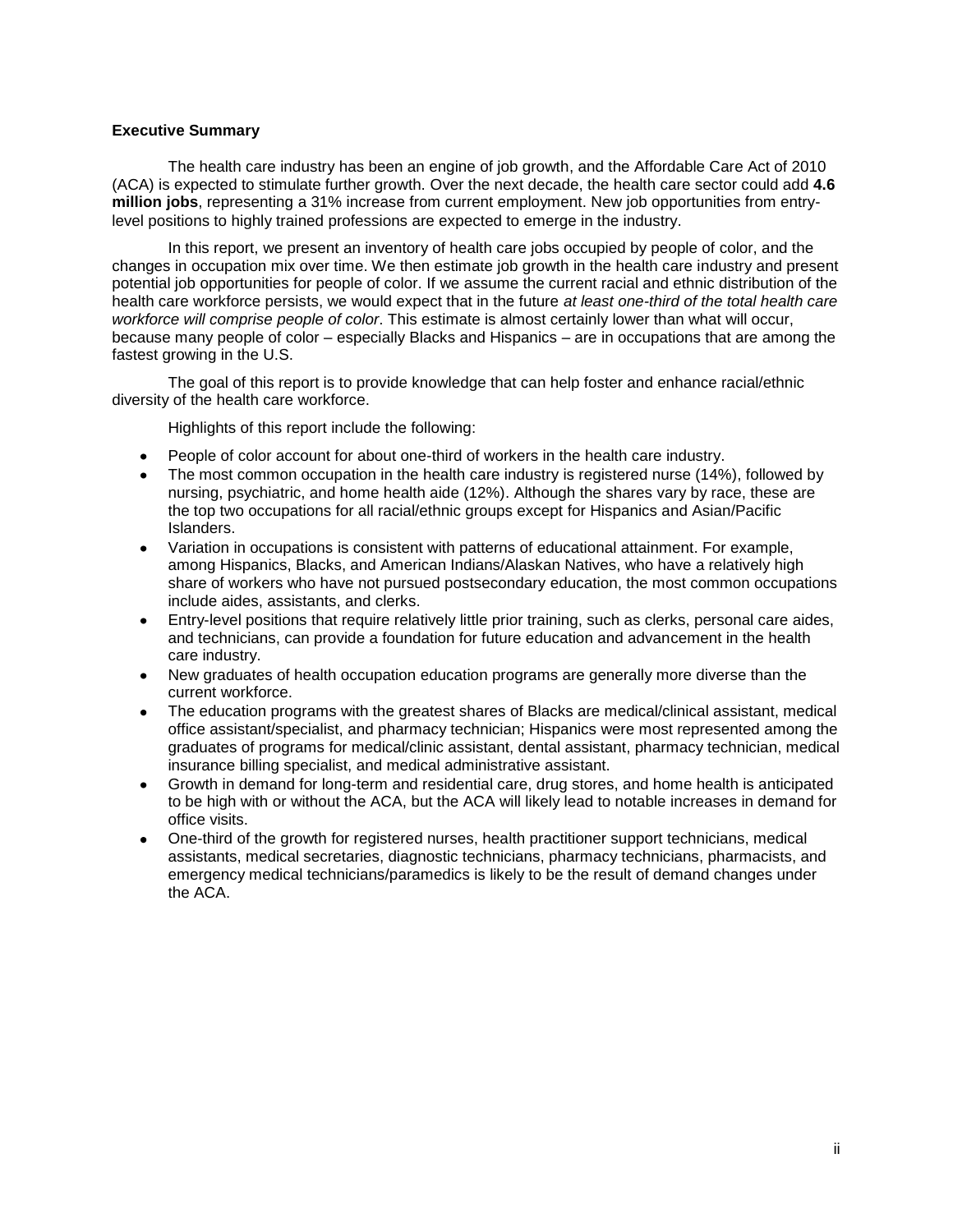#### <span id="page-3-0"></span>**I. Introduction**

The health care industry has been an engine of job growth in the U.S. economy over the last several decades, and the Affordable Care Act of 2010 (ACA) is expected to further stimulate job growth within health care (Spetz 2012). As insurance coverage expands under ACA, people will increasingly access health care services, particularly primary care services. A corresponding increase in the supply of health care workers is likely to be necessary to meet the increase in the demand for health care services. This growth will produce new job opportunities for many Americans in health care occupations, ranging from entry-level positions to highly trained professions.

Estimates of the future demand for and supply of health workers are produced by two government agencies. The U.S. Bureau of Labor Statistics (BLS) produces 10-year projections of job growth on a biennial basis. The National Center for Health Workforce Analysis in the Health Resources and Services Administration commissions detailed reports to evaluate the current supply and pipeline for specific occupations, such as physicians, nurses, and pharmacists. While these sources are valuable to assess the demand for and supply of health care labor, the projections fail to provide a comprehensive view of the racial and ethnic diversity of the health care workforce. The diversity of the health workforce is important for two reasons. First, a growing body of research has demonstrated that increased diversity of the health care workforce is associated with greater access to and quality of patient care (BHPR 2006, Cohen et al. 2002, IOM 2004, Mitchell and Lassiter 2006). Second, growth in health care occupations is often linked to greater career opportunities for diverse populations (Gitterman et al. 2004, Zacker 2011).

This report focuses on historical and future job trends in the health care industry by race and ethnicity, and identifies job opportunities that will grow more rapidly due to the ACA. It begins with an inventory of health care jobs occupied by people of color and the changes in occupation mix over time. The report then presents projections for job growth and potential opportunities for people of color; these projections are based on a combination of BLS job projections and a model developed by Health Systems Innovation Network to predict changing demand for health care services under the ACA. The goal of this report is to provide knowledge that can help foster and enhance racial/ethnic diversity of the health care workforce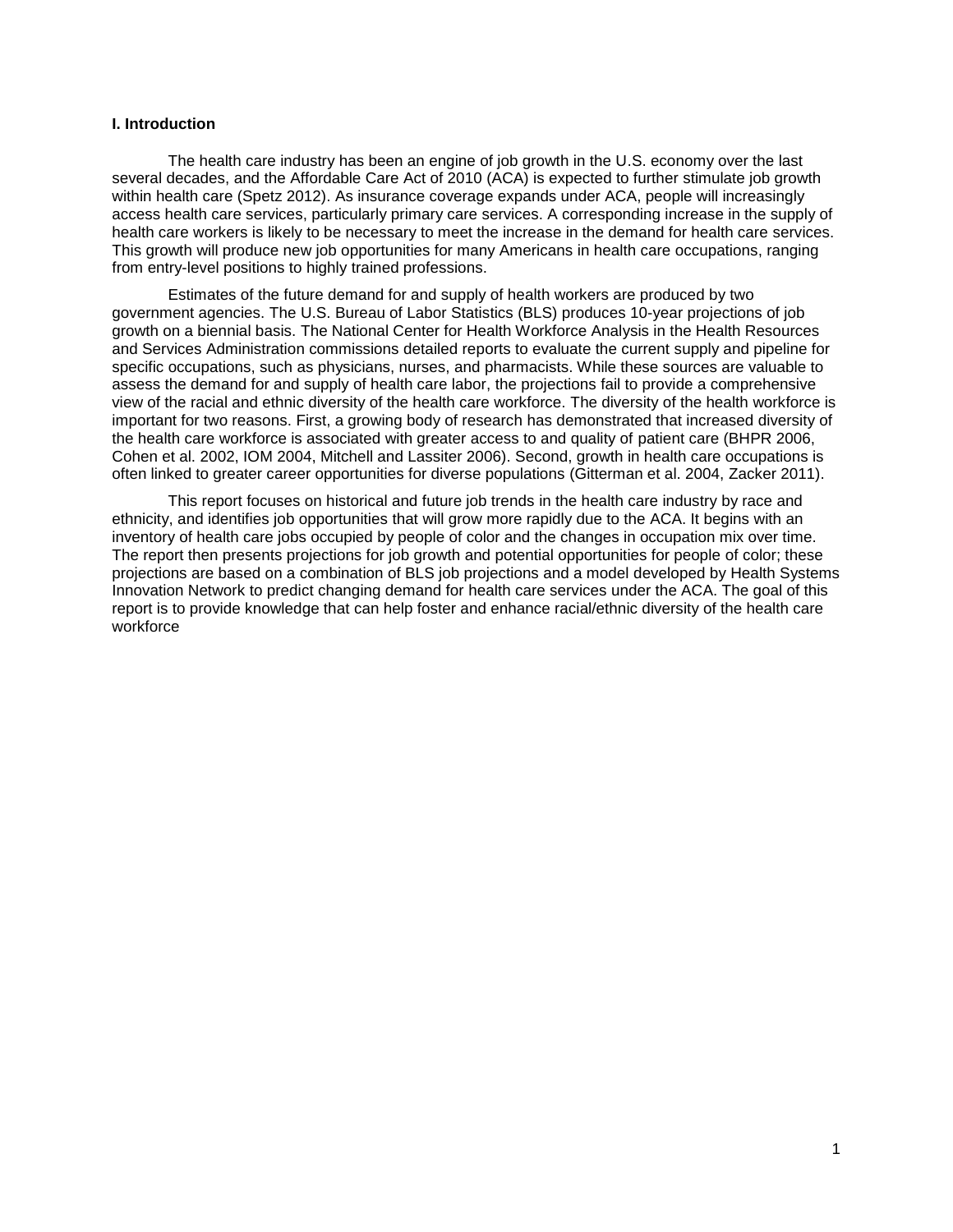# <span id="page-4-0"></span>**II. An Overview of Trends in the Health Workforce**

### *A. Data and Sample*

<span id="page-4-1"></span>Data from the U.S. American Community Survey (ACS) were used to describe the demographics of the health care workforce (Ruggles et al. 2010; see the Technical Appendix for details on the ACS). We use the most recent year available, 2011, along with data from 2008 to understand trends in job opportunities and the demographic mix of workers in the health care industry.

We focus on six racial/ethnic groups: (1) White non-Hispanic; (2) Black non-Hispanic; (3) Hispanic (any race); (4) Asian or Pacific Islander; (5) American Indian or Alaska Native; and (6) other or mixed race. We define "people of color" or minorities to include all categories except non-Hispanic Whites.

We focus our analyses on individuals in the labor force, defined as people 16 years old and older who had a job or looked for work during the previous week. Those in the labor force may be either employed or unemployed; people who are unemployed are assigned an industry and occupation code based on their most recent job. We identified occupations in the general categories of health care practitioners and health care technical and support occupations, as well as specific administrative and managerial occupations commonly found in health care. We also examined job trends in the health care industry, including health care services and the manufacturing of devices.

### *B. Demographic Trends in the Health Care Industry Versus Other Industries*

<span id="page-4-2"></span>In 2011, the health care industry was the largest labor sector of the U.S. economy, employing 12% of the total labor force. The industry has maintained high employment rates, even throughout the Great Recession that began in late 2007. The unemployment rate in the health care industry in 2011 was 5%, less than half that of the non-health-care sector of economy (11%) (**Table 1**). There was some variation in unemployment within the health care industry, with the lowest unemployment rate in the private hospital sector (3%) and the highest rate in home care (10%).

In the U.S. labor force overall, males represent 53% of workers. But in health care women represent 75% of workers, compared to 44% in the non-health-care economy. The proportions of women in the prescription drug (59%) and devices (44%) sectors are more similar to the rest of the economy. The proportion of women is highest in the home health services sector, at 89%.

Education levels in the health care industry are slightly higher than in other industries, with more individuals holding an associate's degree or a professional school/doctoral degree. Not surprisingly, physician offices have the highest proportion of individuals with a professional school or doctoral degree. On the other end of the education spectrum, the sub-acute care and home health care sectors have lower-than-average education levels, with greater shares of workers without any college education.

Workers in the health care industry tend to be slightly older than individuals in other industries. For some sectors, such as offices of health practitioners, the older age distribution is likely related to higher educational attainment. In other sectors, such as home health, the relatively older age distribution is not likely related to education. Age distributions in the pharmacy and sub-acute care sectors are similar to the rest of the economy.

## <span id="page-4-3"></span>*C. Current and Historical Diversity of the Health Care Industry*

## *Sector Trends*

According to the most recent ACS data, minorities represented about one-third of the total U.S. population as well as the U.S. labor force in 2011 (**Table 2**). Shares are similar in the health care industry, although a larger share of Blacks approximately offsets a smaller share of Hispanics. There are notable differences in racial and ethnic diversity across sectors of the health care industry. Nearly half of workers in the long-term/residential care services and home health care services are people of color. In both of these sectors, Blacks represent more than one-quarter of workers. Blacks also are slightly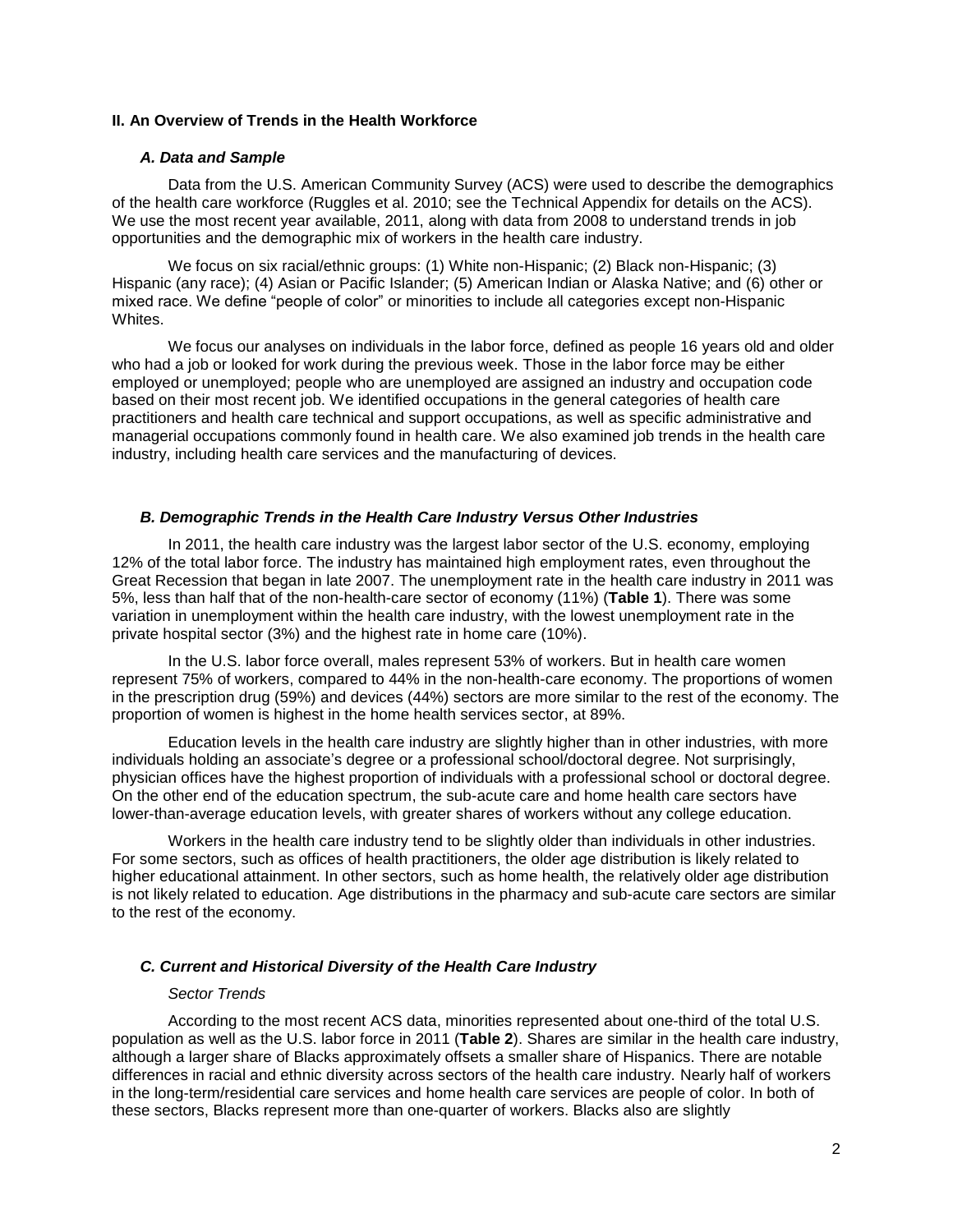overrepresented in private hospitals (14.9%) and outpatient ambulatory services (14.2%), but are notably underrepresented in offices of practitioners (5.3%) and medical devices (6.3%). In home health, Hispanics are more prevalent (15.3%) than in the health care industry in general (10.8%), as are American Indians and Alaska Natives (1.0% in home health versus 0.5% in health care overall). Hispanics are underrepresented in all other health sectors. Asians and Pacific Islanders are found more often in the medical device sector (12.2%), pharmacies and drug stores (9.5%), and hospitals (7.8%) than in other health care sectors.

These demographic patterns have not changed much since 2008, but we note a few trends. Employment in private hospitals declined for all races and ethnicities between 2008 and 2011, except for American Indians/Alaska Natives and "other race/ethnicity." The shares of Whites and American Indian/Alaska Natives declined in practitioner offices, and the share of American Indians/Alaska Natives also declined in nursing/residential care. There was growth in the share of workers who were people of color in the outpatient services sector, and also increases in the shares of Whites, Blacks, and Asian/Pacific Islanders in home health services. All the sectors except home health saw an increase in the share of Hispanic workers and a decline in the proportion of Whites. The percent of Blacks declined in hospitals, outpatient services, and nursing/transitional care services, while Blacks' representation increased within the medical devices and home health services sectors. There also was growth in the share of American Indians/Alaska Natives in the device and pharmacy sectors.

#### *Occupation Trends*

The most common occupation in the health care industry as of 2011 is registered nurse (RN) (14%), followed by nursing, psychiatric, and home health aides (12%) (**Table 3**). Other occupations each account for significantly smaller shares of the overall health care workforce. For example, the third-mostcommon occupation is physicians and surgeons, who represent 4% of the total health care workforce. RNs and aides are the top two occupations for Whites, Blacks, American Indians/Alaska Natives, and other races; the shares in each racial/ethnic group vary. For example, among Whites, 16% are RNs and 8% are aides, while among Blacks 26% are aides and 9% are RNs. Among Hispanics, the two most common health care occupations are aides and medical assistants/other health care support occupations; RN is the fourth-most-common occupation. The most common occupations among Asians are RN and physician/surgeon.

The demographic characteristics of each ethnic/racial group within the health care industry vary, as presented in **Table 4**. Whites and Asians employed in health care tend to have higher education levels than other racial/ethnic groups, with 19% of Whites and 32% of Asians having graduate degrees. In contrast, only 6% of Native Americans/Alaska Natives, 8% of Blacks, and 9% of Hispanics have graduate degrees. Hispanics working in the health care industry tended to be much less educated than average, with 39% having no more than a high school diploma; among Blacks, this share is 36%, and among American Indians/Alaska Natives 33%. Hispanics working in the health care industry tend to be younger than the overall health care worker population, while Whites tend to be older. There is also variation in unemployment rates across racial/ethnic groups. The groups with higher average education levels (Whites and Asians) have the lowest unemployment rates (4% each), while the groups with lower education levels have higher unemployment rates, with Blacks and American Indians/Alaska Natives at 9%.

The prevalence of specific occupations varies across sectors of the health care industry. **Table 5** presents the two most common occupations within each sector for each racial/ethnic group. The most common jobs and the rank order are relatively consistent across racial and ethnic groups within hospitals, pharmacies, medical devices, and home health care services. There is variation across racial/ethnic groups in the most common occupations in other sectors, and the differences are consistent with patterns of educational attainment. For example, in offices of practitioners, the most common occupation for racial/ethnic groups with higher average education levels – Whites and Asians – is physicians and surgeons. Among Asians, the second-most-common occupation is dentist. However, among Hispanics, Blacks, and American Indians/Alaskan Natives, who have a relatively high share of workers who have not pursued postsecondary education, the most common occupations include dental assistants, medical assistants, and information and records clerks. In long-term/residential care, the most common occupation across all racial/ethnic groups is that of aide; the second-most-common occupation for Whites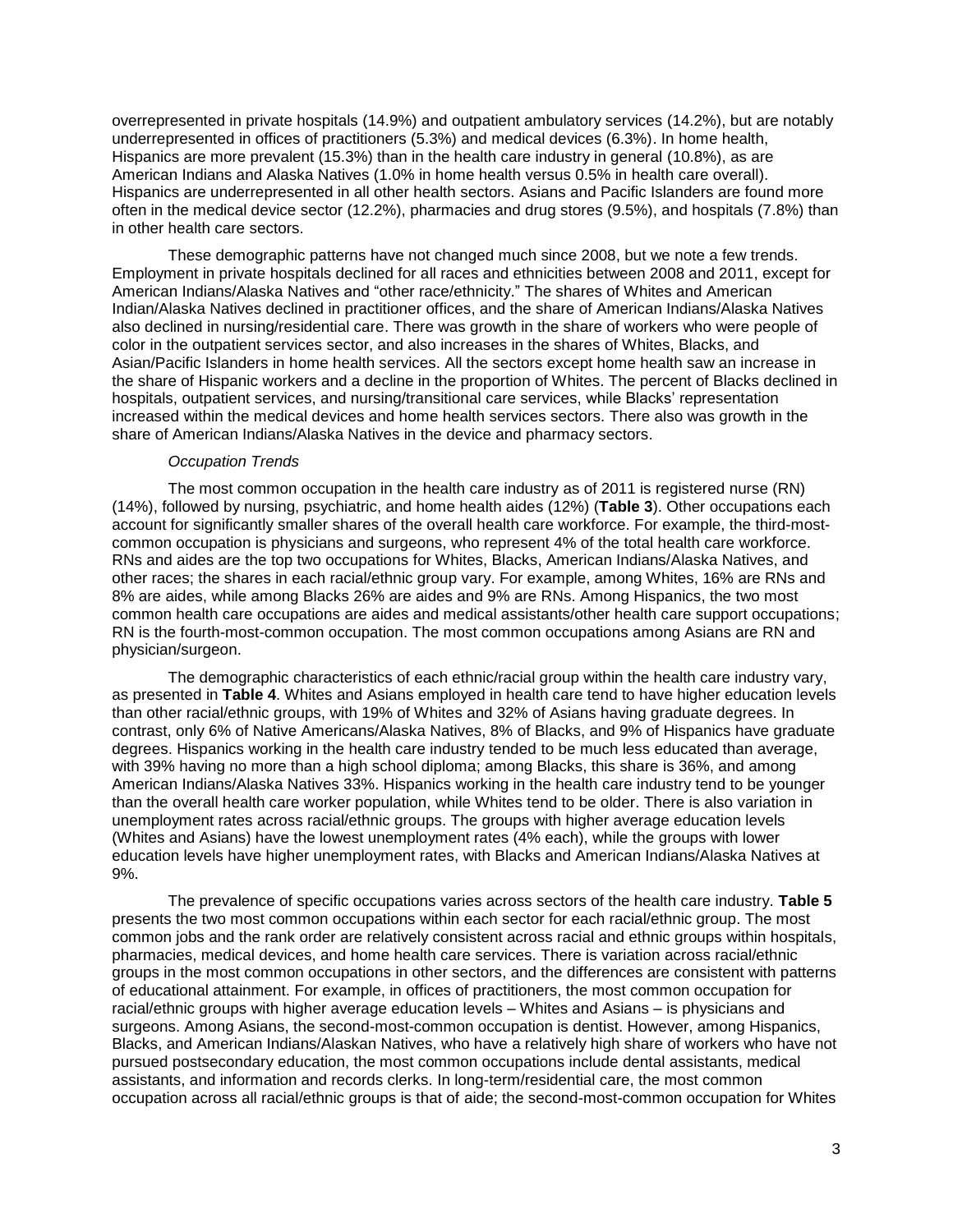and Asians is registered nursing; for all other groups it is personal care aide. In ambulatory care settings, similar patterns of correlation are evident between educational attainment and the most common occupations. Of particular note across many sectors is the prominence of clerks, personal care aides, and technicians among the most common jobs; these jobs often are entry-level positions, requiring relatively little prior training, and can provide a foundation for future education and advancement in the health care occupations.

# *D. Diversity of New Entrants to the Health Professions*

<span id="page-6-0"></span>The Integrated Postsecondary Education Data System (IPEDS), developed by the U.S. Department of Education, provides race/ethnicity data about students who completed postsecondary education programs that receive federal funding. The data include vocational schools, private colleges and universities, and public colleges and universities in the United States. Health occupation programs can be identified, as can the "level" of the award; levels include programs of less than one year, programs of 1-2 years, associate degree programs, programs of 2-4 years, baccalaureate degree programs, and categories for graduate degrees.

The IPEDS data show that 978,213 awards were granted in health occupations in 2011 (**Table 6**). The greatest numbers of awards were granted for the fields of registered nursing (184,975 awards; 18.9% of the total), medical/clinical assistant (140,461 awards; 14.4%), licensed practical nursing (61,647 awards; 6.3%), nursing assistant/aide (50,298 awards, 5.1%), social work (40,067 awards; 4.1%), emergency medical technician (EMT)/paramedic (26,536 awards; 2.7%), dental assistant (25,043 awards; 2.6%), pharmacy technician (24,822 awards; 2.5%), and medical insurance coding (23,122 awards; 2.4%). With the exception of social work, all of these occupations are below the baccalaureate degree level (although some occupations such as registered nursing also have baccalaureate entrants).

New graduates of health occupation education programs are generally more diverse than the current workforce. In 2011, 34.8% of health workers were people of color (**Table 2**), compared to 44.8% of new graduates (**Table 6**). There is a close association between the diversity of each occupation and its educational requirements – occupations with lower educational requirements tend to be more diverse. In general, the assistive occupations, such as medical assistant and dental assistant, which require less than one year of postsecondary education, if any, have greater shares of Black and Hispanic graduates. The administrative occupations, such as medical insurance coding and billing specialist, are among the most diverse; these also require relatively little if any postsecondary education. In the practitioner fields, such as registered nursing, medicine, pharmacy, and physical therapy, people of color are underrepresented among graduates. These occupations typically require at least an associate's degree, and many demand a graduate degree. Graduates in the technician occupations, which often require one or two years of postsecondary education, are more diverse than are practitioners but less so than assistants.

The education programs with the greatest shares of Blacks are medical/clinical assistant, medical office assistant/specialist, pharmacy technician, and all of the administrative occupations. The lowest shares graduated from physical therapy, EMT/paramedic, medicine, and pharmacy programs. Hispanics were most represented among the graduates of medical/clinic assistant, dental assistant, pharmacy technician, medical insurance billing specialist, and medical administrative assistant programs. They had comparatively low shares among graduates in pharmacy, physical therapy, health care administration, and medicine. The programs with the highest shares of Asian/Pacific Islanders were medicine, pharmacy, pharmacy technician, and physical therapy, and the lowest shares were from medical/clinical assistant, medical office assistant/specialist, EMT/paramedic, surgical technology, medical insurance coding, and medical administrative assistant programs.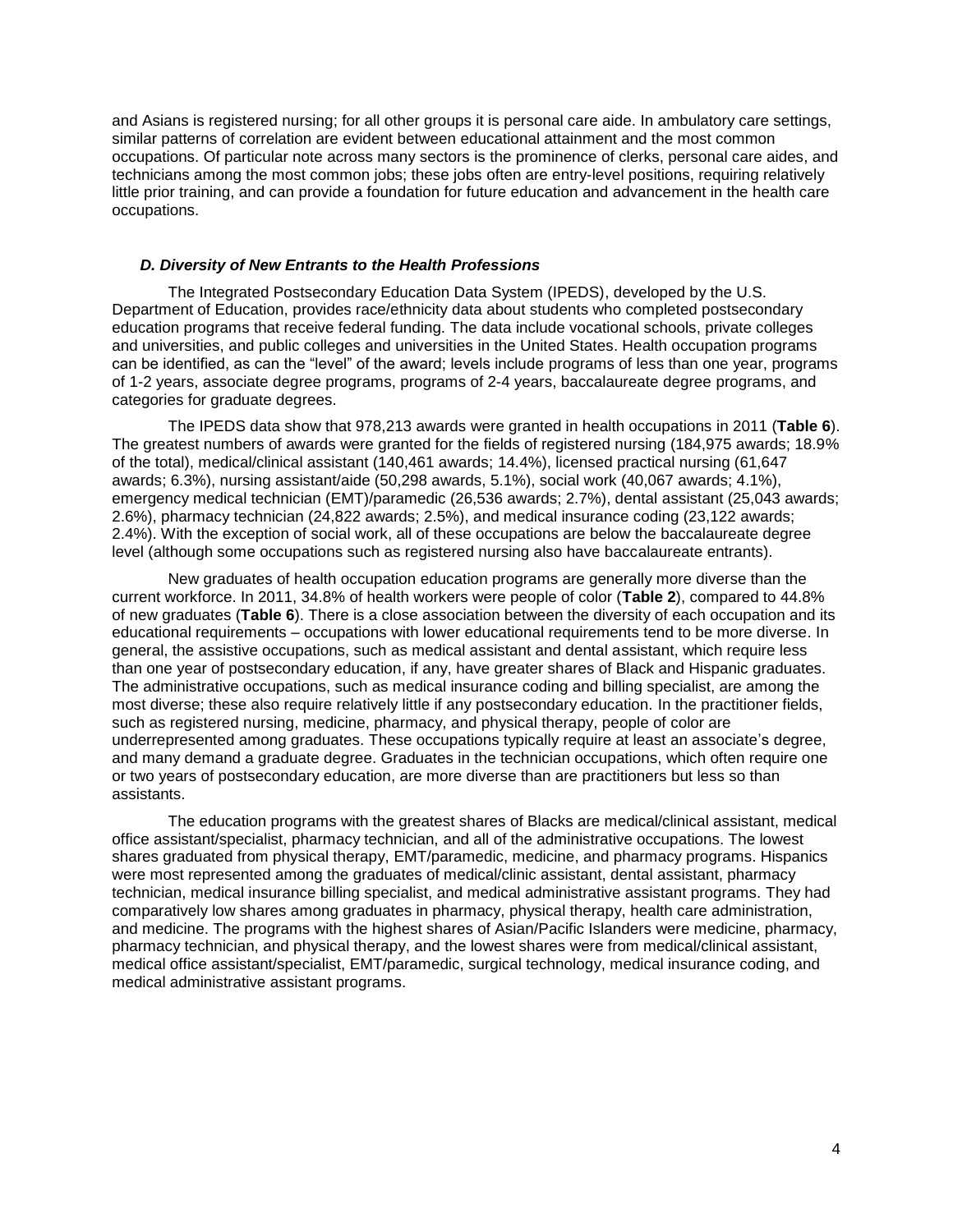# <span id="page-7-0"></span>**III. Growth in Demand for the Health Workforce**

#### *A. Projecting Growth in Health Worker Demand due to Insurance Expansions*

<span id="page-7-1"></span>We projected job growth using two methodologies. The first focused on the projected occupationindustry growth rates provided by BLS. The projection methods are detailed elsewhere but, in brief, the BLS has published estimates of job growth from 2010 through 2020 (BLS 2013). The BLS projections were completed after the ACA passed, so the projections take into account the ACA but the exact methodology is not published.

In order to identify the share of job growth that can be attributed to the ACA, as compared with previously established trends, we used a microsimulation model, the ARCOLA model, which is designed to estimate the impact of health policy proposals at federal and state levels (see the Technical Appendix for details on the ARCOLA model). The model predicts individual adult responses to proposed policy changes, such as expansions of Medicaid programs and subsidies for the purchase of private health insurance, and generalizes to the U.S. population with respect to health insurance coverage and the financial impact of the proposed changes. The ARCOLA model first was used for the Office of the Assistant Secretary for Planning and Evaluation (ASPE) of the Department of Health and Human Services (DHHS) to simulate the effect of the Medicare Modernization Act of 2003 (MMA) on take-up of high-deductible health plans in the individual health insurance market (Feldman, Parente, Abraham et al. 2005). The model later was refined to incorporate the effect of prior health status on health plan choice.

For a recent study, from which the research for the Joint Center draws, the ARCOLA model was used to estimate the effects of the ACA in expanding private and Medicaid coverage and shifting consumers from one type of plan to another. The effect of the change in coverage on the demand for health care services was then estimated using insurance claims data from 2008. The utilization of services by type of insurance plan was estimated for physician office visits (which include visits to nurse practitioners and physician assistants), inpatient admissions to hospitals (including mental health and specialty hospitals), outpatient services provided at hospitals (emergency department visits, laboratory/radiology, ambulatory surgery, etc.), prescriptions, durable medical equipment, sub-acute care, and home health visits (see the Technical Appendix for crosswalk to ACS industry categories). For example, the ARCOLA model does not predict changes in long-term and residential care utilization, because these services are not part of the claims data. The ACA, however, does not have any substantial provisions that would be expected to affect demand for long-term care, so we assume the ACA has no effect on this demand, and the BLS projections are based on pre-existing trends and projected demographic changes.

The projections in the demand for services attributed to the ACA, based on the ARCOLA model, are presented in **Table 7**. Growth in demand for some health care services – specifically, long-term and residential care, drug stores, and home health – is anticipated to be high with or without the ACA. The ACA will likely lead to notable increases in the demand for office visits. Note that the ARCOLA model does not at this time estimate utilization of non-hospital outpatient services, such as physical therapy in freestanding centers, non-hospital radiology and laboratory tests, and ambulatory surgery in freestanding surgery centers. For this analysis, we assume that the rate of growth in these services will be proportional to the rate of growth of office visits.

#### *B. Occupations That Will Have Significant Future Growth*

<span id="page-7-2"></span>We used the demand growth rates from Table 7 to break down the employment growth rates projected by BLS (**Table 8**) into "baseline" growth and ACA-driven growth. To calculate the share of occupation growth that would arise from the ACA, we use the Bureau of Labor Statistics National Employment Matrix, which breaks down industry-level employment growth into occupations within each industry. The aggregate results for the 20 largest occupations are presented in **Table 9.**

The ACA will have heterogeneous effects on the employment growth of occupations. Some occupations, such as those primarily employed in the long-term care and home health industries, will not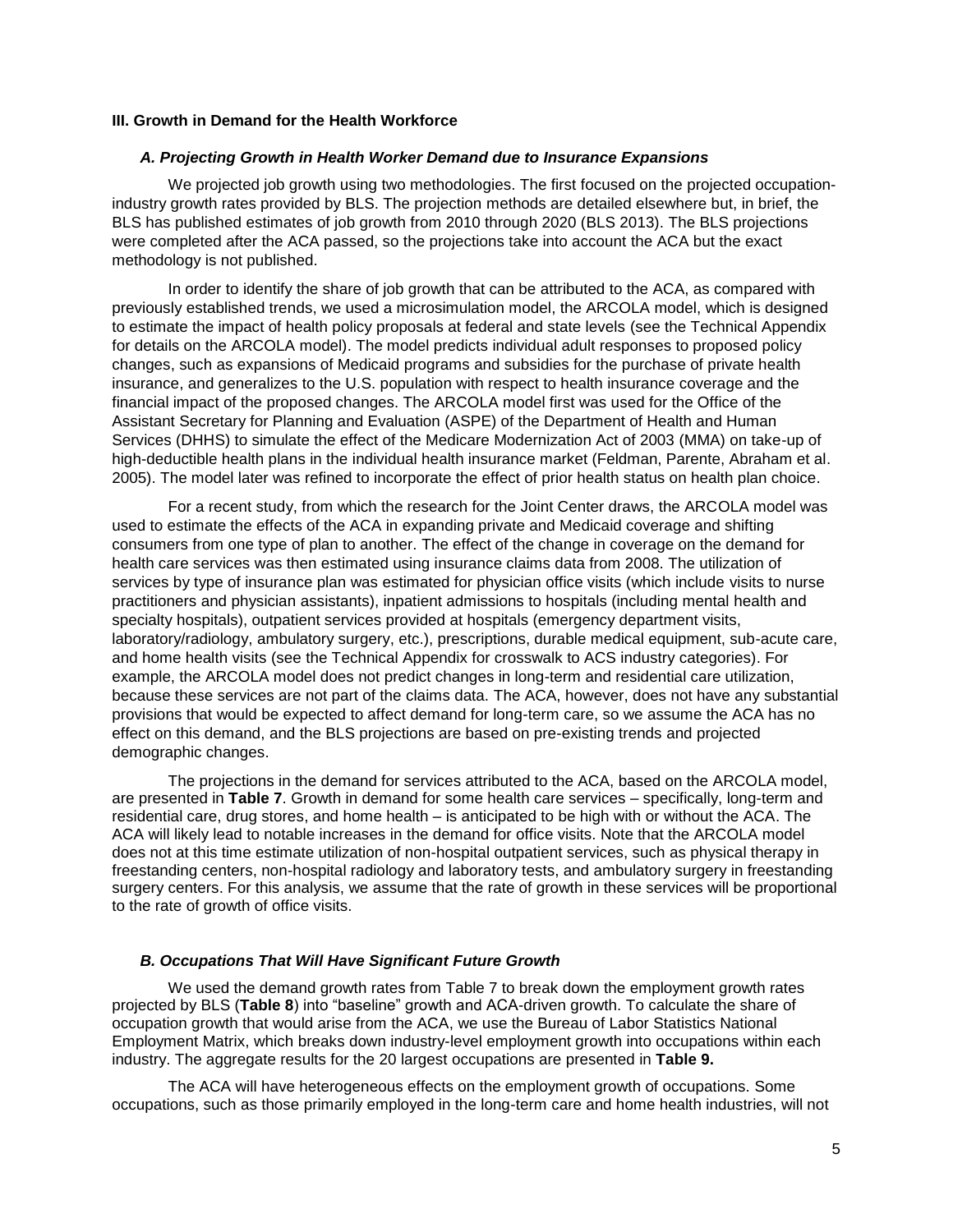likely see much of their employment growth spurred by the ACA. Many of these occupations already had high projected growth, and the ACA's provisions should not create much additional demand. Other occupations, including registered nurses, health practitioner support technicians, medical assistants, medical secretaries, diagnostic technicians, pharmacy technicians, and pharmacists, are likely to see at least one-third of their growth come from demand changes in the ACA. As the ACA is implemented some occupations may experience slower demand due to task shifting, such as from dental hygienists to dental assistants, or reductions in the duplication of services. In addition, if the ACA achieves real improvements in preventive care and public health, the demand for workers in acute and tertiary care services may decline. New incentives in the ACA to foster innovations in care delivery teams also will impact these estimates of future demand for health workers. It is too early, however, to rigorously assess what those changes might be and how they would affect the estimates presented here.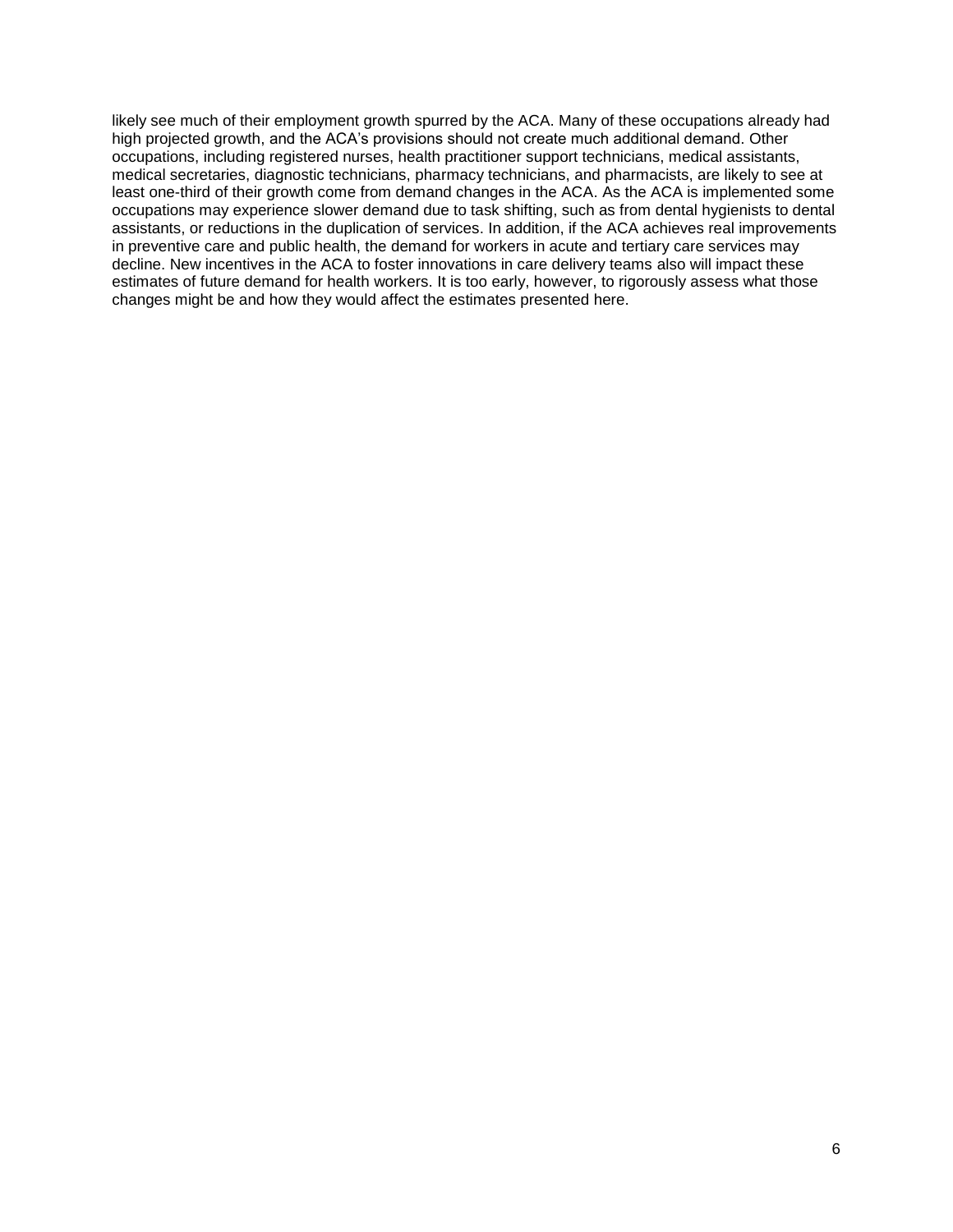# <span id="page-9-0"></span>**IV. Leveraging Health Workforce Growth to Create Job Opportunities for Diverse Populations**

#### *A. The Importance of Educational Opportunities*

<span id="page-9-1"></span>The number of jobs available does not necessarily equal the number of qualified individuals available to fill these positions. There must be enough entrants to each occupation to not only fulfill growing overall demand, but also to replace retiring workers and those who choose to pursue a different occupation. The projected growth rates for many health occupations are higher than that anticipated for the economy as a whole. In order to ensure an adequate supply of new health workers, education and training programs will need to maintain their sizes and possibly need to grow.

We noted that the health occupations that require relatively lower education levels are also those in which people of color are more prominently represented. Similarly, the education and training programs that require less than one year of postsecondary study are the most diverse demographically. Some of the lower-skill occupations, such as personal care and home health aides, medical secretaries, pharmacy technicians, and medical assistants, are among those anticipated to grow most rapidly over the next decade. Some high-growth occupations, however, require at least an associate's degree, and some demand a graduate degree (**Table 10**). Such opportunities include occupational and physical therapy assistants, dental hygienists, physical therapists, occupational therapists, mental health counselors, optometrists, mental health and substance abuse social workers, and diagnostic related technicians.

A challenge to increasing the diversity of these higher-education health occupations is the variation in high school completion rates by race/ethnicity. Though the national high school dropout rate declined from 12.1% in 1990 to 7.4% in 2010 (NCES 2012), some racial/ethnic groups still have relatively high rates. The Hispanic dropout rate, at 15.1%, is nearly three times that of Whites (5.1%). The rate for Blacks is 8%, and for American Indian/Alaska Natives 12.4%. Overall, a rising number of people across all demographic groups are prepared to pursue health careers, but relatively lower shares of Hispanics, American Indian/Alaska Natives, and Blacks are ready to enter postsecondary education programs.

Some employers have responded to this challenge by developing "career ladder" programs, in which workers in lower-skill occupations are given opportunities to obtain additional training on the job, or through an affiliated education program, so they can enter another profession "on the ladder." A common example is found in nursing. There is a logical progression from working as a nursing assistant, which requires no formal post-high-school education, to becoming certified as a nursing assistant (less than three months of training), to becoming a licensed vocational nurse (12-18 months), to becoming a registered nurse (associate's degree).These programs can help workers who might not have been prepared for college when they first entered the labor market to attend college with support from their employers. Employers benefit from improving the skills of their employees and from the lower turnover rates they often enjoy in association with these programs.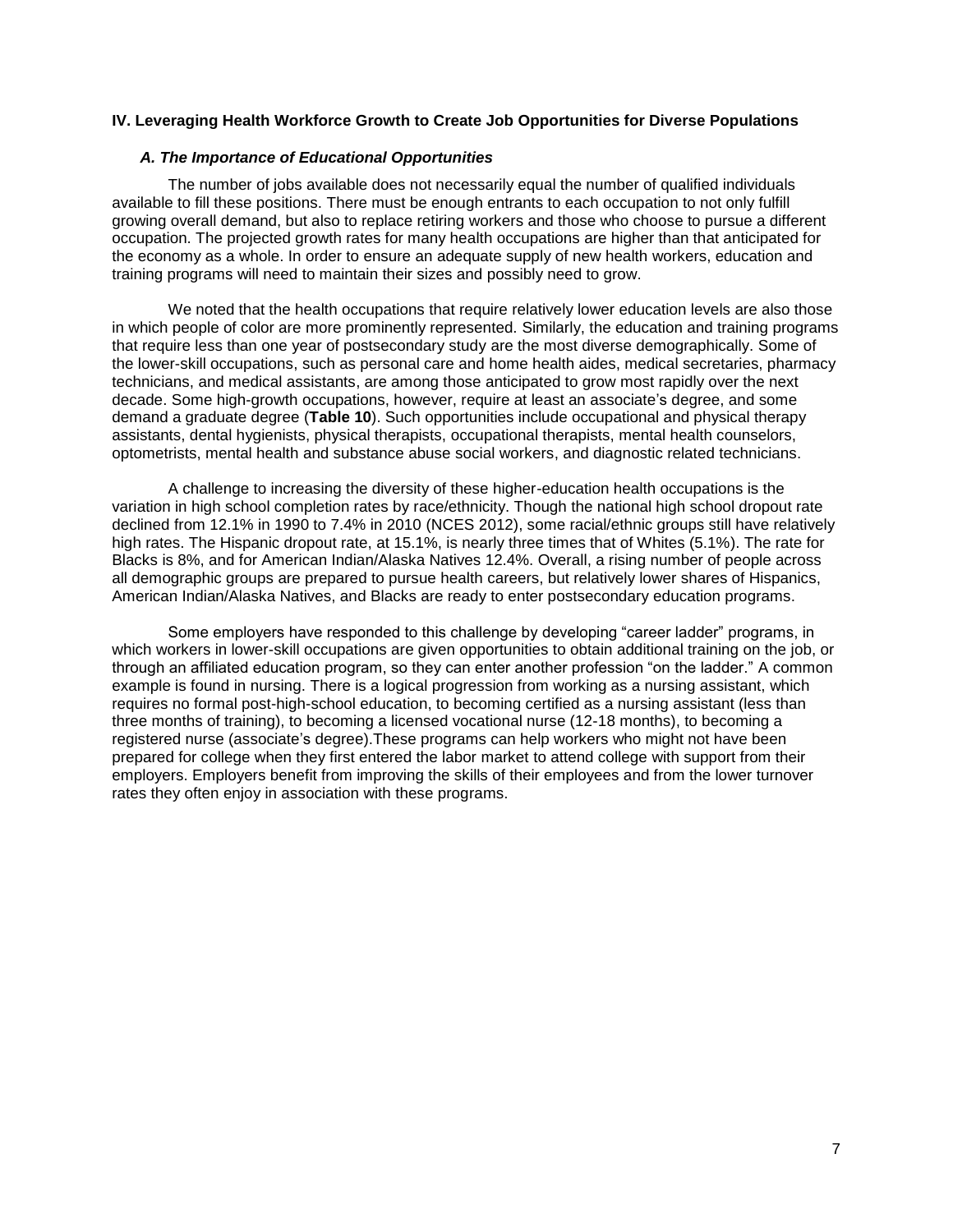# <span id="page-10-0"></span>**IV. Conclusions and Policy Recommendations**

*Over the next decade, the health care sector could add 4.6 million jobs, a 31% increase from current employment*. Projections of job growth by race and ethnicity rely on assumptions about changes in educational attainment and retirement rates, among other societal trends. This report does not aim to project exact future employment by race/ethnicity, but rather focuses on trends among occupations commonly held by people of color. If we assume the current racial and ethnic distribution of the health care workforce persists, we would expect that in the future *at least one-third of the total health care workforce will be made up of people of color*. This estimate is almost certainly lower than what will occur, because many people of color – especially Blacks and Hispanics – are in occupations that are among the fastest growing in the U.S. These low- and mid-skill occupations, such as medical and dental assistants, home health and personal care aides, and diagnostic and treatment technicians, have been growing rapidly even prior to implementation of the ACA, due to an aging population and a growing prevalence of chronic diseases. The ACA will amplify the growth of many of these occupations by increasing demand for primary care services, incentivizing preventive care and screening, and supporting team-based care. These trends suggest growing opportunities for people of color.

The diversity within occupations remained relatively consistent between 2008 and 2011. But graduation rates from postsecondary education are trending upward among people of color. This suggests that, in addition to increased employment in low- and mid-skill occupations, people of color may have opportunities over time to move into more high-skilled professions that are not currently among the most commonly held. The increasing diversity of the U.S. workforce and increased educational opportunities will surely provide more opportunities for career advancement among people of color in the health professions.

Rapid growth in many health care occupations will demand a well-prepared workforce across all skill levels. And there is an important trend toward increasing on-the-job training opportunities, which support the upward mobility and career advancement of workers who enter the health care industry with low skills. We offer some specific policy and industry recommendations to ensure that future generations are able to meet health care needs.

- 1. Secondary schools should implement programs that educate youth about job opportunities in the health care industry and the educational path to achieve these opportunities. Some public school districts in the United States have established "Health Care Career Academies," which offer magnet-school programs to support preparation for health occupations and health-sciencefocused college opportunities. For example, Boston Public Schools offers the Edward Kennedy Academy for Health Careers as a college preparatory program for students to explore healthrelated professions.
- 2. Community college and university funding for health care occupation programs should be bolstered. Many health occupation training programs are more expensive than other programs, because students must have laboratory and closely supervised clinical experiences. These higher costs can make health care education programs particularly vulnerable during periods of financial constraints. Because community colleges are such an important source of educational opportunity for people of color, and also provide training in many health occupations, it will be essential to maintain funding for these institutions.
- 3. Health care industry employers will benefit greatly by developing on-the-job training programs that encourage promotion and support retention of workers. In addition, they should offer tuition support for their workers to pursue postsecondary education in high-demand health care occupations such as registered nurse, licensed practical/vocational nurse, social worker, diagnostic technician, and dental hygienist. Many of these occupations align with "career ladder" strategies. For example, dental assistants can be encouraged to pursue education to advance into dental hygiene roles.
- 4. Workforce Investment Boards, community colleges, and high schools can establish healthoccupations-focused career guidance and mentorship programs that support mid-career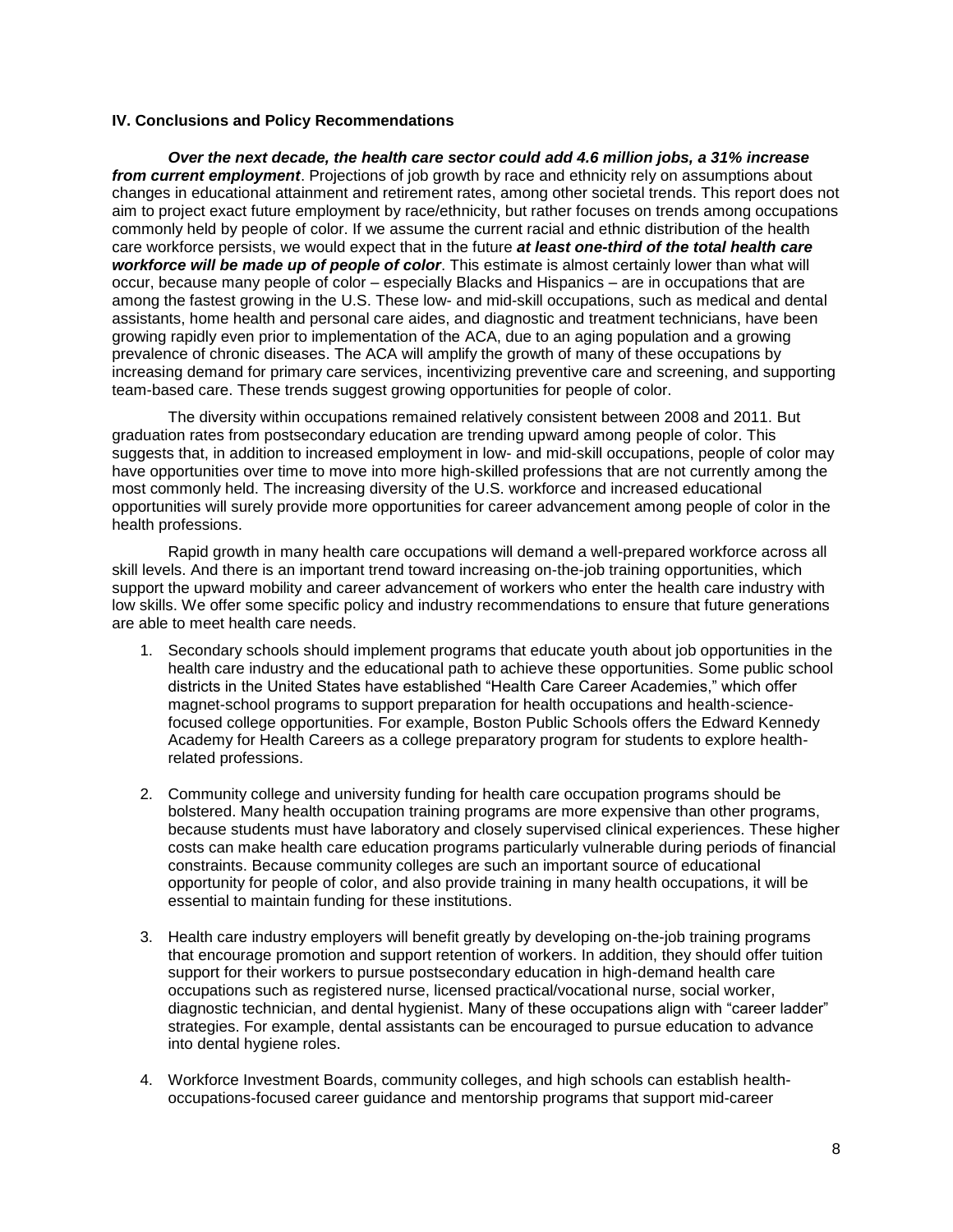movements into emerging job opportunities. Community colleges in particular provide accessible, affordable education in numerous health occupations, including many diagnostic and treatment technician fields, registered and practical/vocational nursing, and health care administrative support. People considering a mid-career change into the health care industry would benefit greatly from guidance and mentoring in the selection of a new occupation and in strategies to ensure the successful completion of education.

5. Federal, state, and local agencies, as well as private organizations that support scholarships and job training, should identify and address barriers that prevent individuals from pursuing higher education. Financial barriers to the pursuit of postsecondary education are well known; however, non-financial barriers often are more important. For example, many mid-career students face challenges in accessible affordable child care that aligns with their student schedules. Transportation to clinical training sites also can be a challenge. Some states have leveraged their Workforce Investment Board training programs to address these issues. For example, in the California Nurse Workforce Initiative, which was a demonstration program in the mid-2000s, nursing students were offered assistance to find and pay for child care, vouchers to buy textbooks, and case management support. These interventions were found to effectively increase graduation rates.

The Affordable Care Act will provide health insurance to millions of Americans who have previously been uninsured or underinsured. Improved access to health care services – particularly preventive and primary care – will increase the need for well-prepared, compassionate health workers, across all skill levels. The job opportunities that will be afforded will cut across educational, economic, and racial/ethnic populations. Policies and strategies to maximize the capacity of the population to pursue growing career opportunities and provide needed services will be essential to ensure better health outcomes in the United States.

.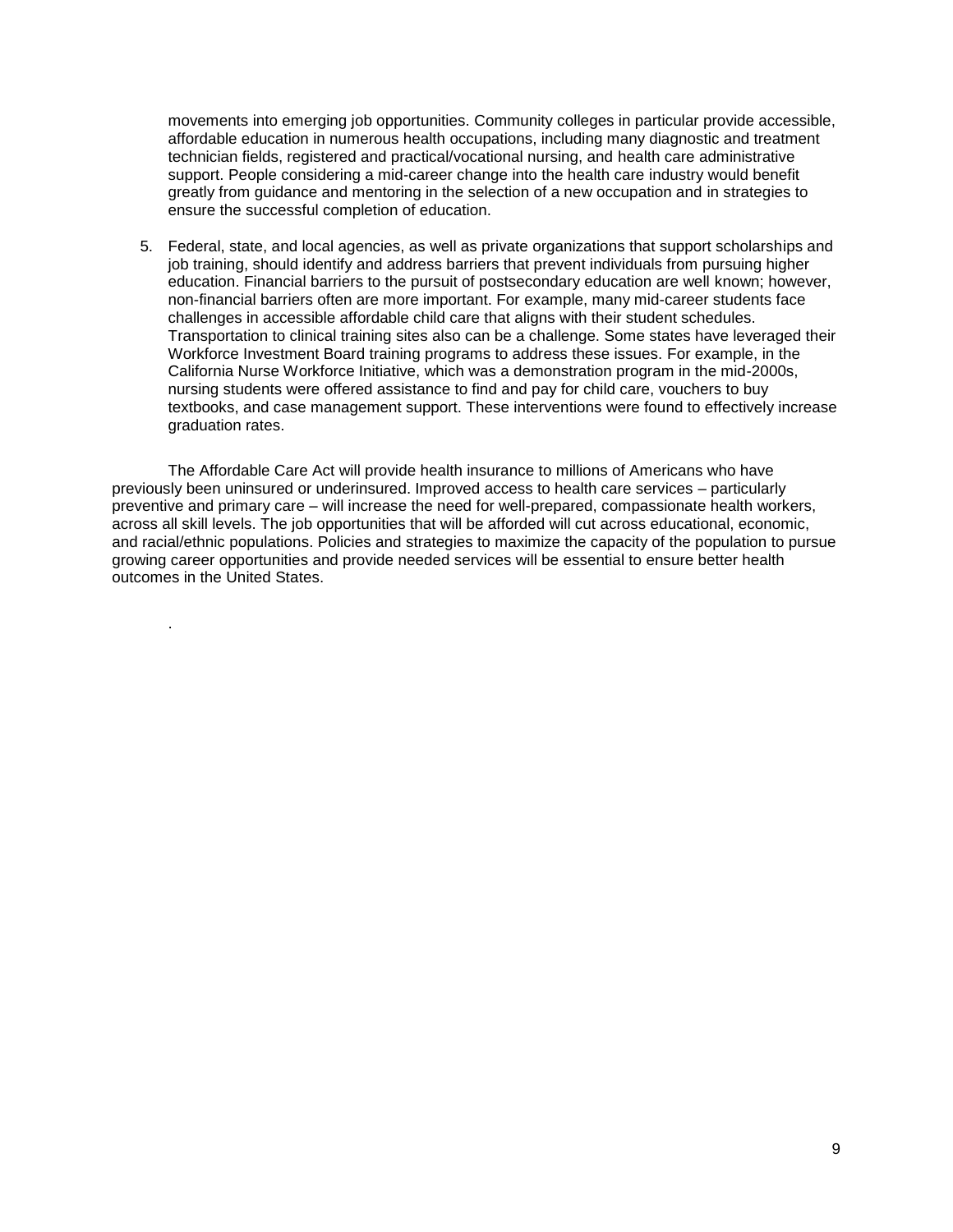<span id="page-12-0"></span>

|                                                 | Non-health                | <b>Health care industries</b> |                                           |                             |                                |                       |                           |                                  |                |  |  |
|-------------------------------------------------|---------------------------|-------------------------------|-------------------------------------------|-----------------------------|--------------------------------|-----------------------|---------------------------|----------------------------------|----------------|--|--|
|                                                 | care<br><b>industries</b> | All                           | Offices of<br>health<br>practitioner<br>s | <b>Private</b><br>hospitals | <b>Outpatient</b><br>ambulator | <b>Drug</b><br>stores | <b>Medical</b><br>devices | Long-term<br>residential<br>care | Home<br>health |  |  |
| Female                                          | 44%                       | 75%                           | 78%                                       | 76%                         | 73%                            | 59%                   | 44%                       | 81%                              | 89%            |  |  |
| <b>Unemployed</b>                               | 11%                       | 5%                            | 5%                                        | 3%                          | 5%                             | 7%                    | 6%                        | 8%                               | 10%            |  |  |
| <b>Education</b>                                |                           |                               |                                           |                             |                                |                       |                           |                                  |                |  |  |
| Less than high school<br>high school diploma or | 12%                       | 5%                            | 2%                                        | 3%                          | 3%                             | 5%                    | 6%                        | 11%                              | 15%            |  |  |
| equivalent                                      | 27%                       | 19%                           | 18%                                       | 14%                         | 16%                            | 22%                   | 25%                       | 31%                              | 29%            |  |  |
| Some college                                    | 24%                       | 24%                           | 25%                                       | 21%                         | 24%                            | 24%                   | 21%                       | 30%                              | 25%            |  |  |
| Associate's degree                              | 8%                        | 15%                           | 15%                                       | 19%                         | 14%                            | 7%                    | 10%                       | 12%                              | 12%            |  |  |
| <b>Bachelor's degree</b>                        | 19%                       | 21%                           | 13%                                       | 26%                         | 23%                            | 25%                   | 26%                       | 12%                              | 14%            |  |  |
| Master's degree<br>Professional school/         | 8%                        | 8%                            | 6%                                        | 8%                          | 13%                            | 7%                    | 10%                       | 4%                               | 4%             |  |  |
| doctorate degree                                | 3%                        | 9%                            | 22%                                       | 9%                          | 7%                             | 10%                   | 3%                        | 1%                               | 1%             |  |  |
| Age                                             |                           |                               |                                           |                             |                                |                       |                           |                                  |                |  |  |
| 16 to 24                                        | 15%                       | 9%                            | 8%                                        | 6%                          | 8%                             | 17%                   | 6%                        | 15%                              | 8%             |  |  |
| 25 to 34                                        | 22%                       | 22%                           | 22%                                       | 23%                         | 24%                            | 24%                   | 19%                       | 21%                              | 20%            |  |  |
| 35 to 44                                        | 21%                       | 23%                           | 23%                                       | 23%                         | 25%                            | 22%                   | 25%                       | 20%                              | 23%            |  |  |
| 45 to 54                                        | 23%                       | 24%                           | 24%                                       | 26%                         | 24%                            | 20%                   | 28%                       | 23%                              | 25%            |  |  |
| 55 to 64                                        | 15%                       | 18%                           | 18%                                       | 19%                         | 16%                            | 13%                   | 20%                       | 17%                              | 19%            |  |  |
| 65 to 74                                        | 4%                        | 4%                            | 5%                                        | 3%                          | 3%                             | 3%                    | 3%                        | 4%                               | 5%             |  |  |
| 75 and over                                     | 1%                        | 1%                            | 1%                                        | 0%                          | 0%                             | 1%                    | 0%                        | 1%                               | 1%             |  |  |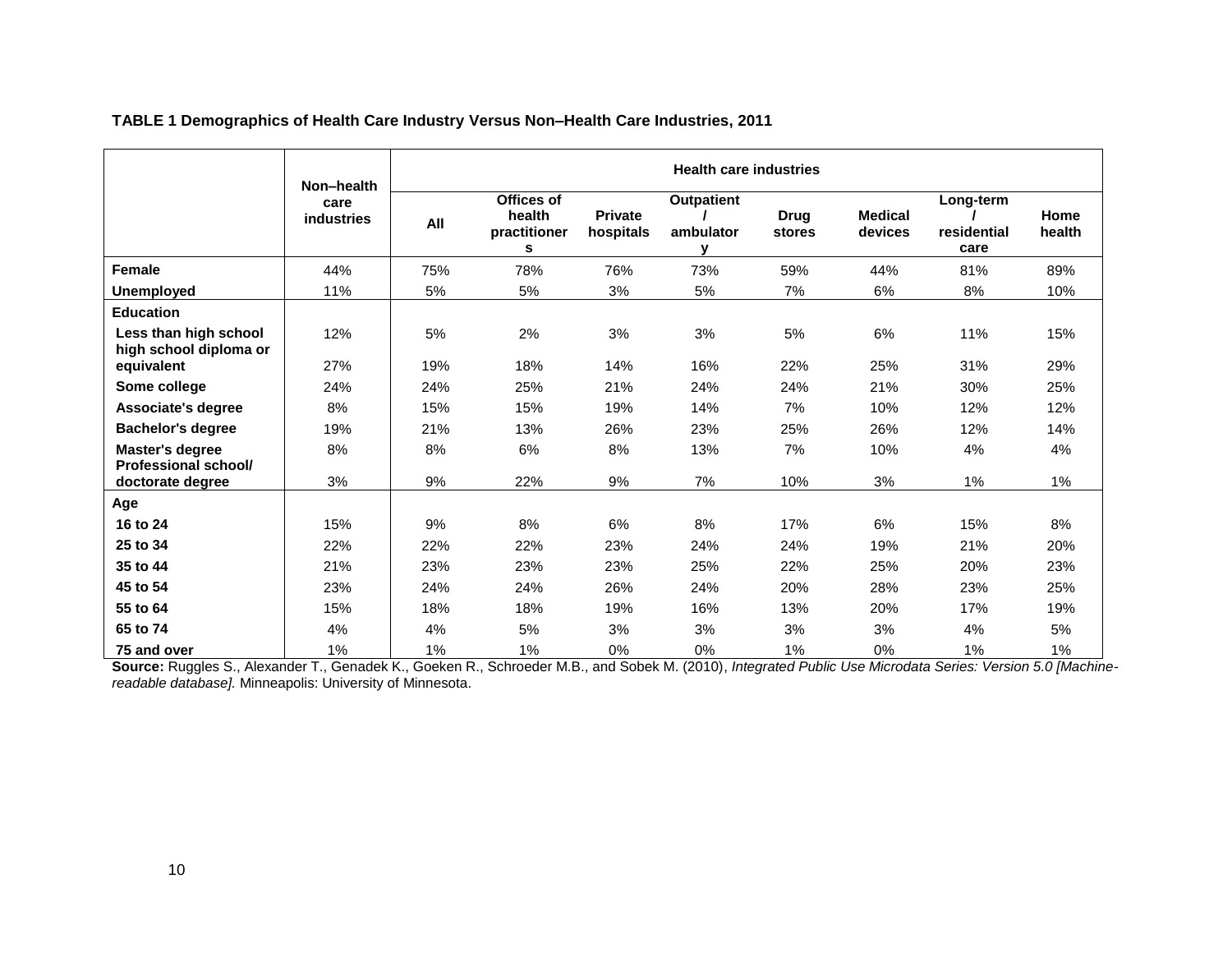# **TABLE 2 Race/Ethnicity Distribution Across Industries, 2011** (column percentages)

<span id="page-13-0"></span>

|                                   | Total<br>populatio<br>n | Total<br>labor<br>force | <b>Health care industries</b> |                                           |                             |                                 |                       |                           |                                       |                |  |
|-----------------------------------|-------------------------|-------------------------|-------------------------------|-------------------------------------------|-----------------------------|---------------------------------|-----------------------|---------------------------|---------------------------------------|----------------|--|
| Race/ethnicity                    |                         |                         | All                           | Offices of<br>health<br>practitione<br>rs | <b>Private</b><br>hospitals | <b>Outpatient</b><br>ambulatory | <b>Drug</b><br>stores | <b>Medical</b><br>devices | Long-<br>term/<br>residential<br>care | Home<br>health |  |
| White, non-Hispanic               | 66.3%                   | 65.5%                   | 65.2%                         | 74.8%                                     | 65.8%                       | 65.0%                           | 66.2%                 | 66.8%                     | 58.7%                                 | 50.4%          |  |
| <b>Black, non-Hispanic</b>        | 11.6%                   | 11.5%                   | 15.0%                         | 5.3%                                      | 14.9%                       | 14.2%                           | 10.7%                 | 6.3%                      | 25.5%                                 | 26.4%          |  |
| Hispanic, any race                | 14.8%                   | 15.6%                   | 10.8%                         | 12.2%                                     | 9.4%                        | 11.8%                           | 11.7%                 | 13.1%                     | 9.2%                                  | 15.3%          |  |
| Asian/Pacific<br><b>Islander</b>  | 5.1%                    | 5.2%                    | 6.9%                          | 6.1%                                      | 7.8%                        | 6.4%                            | 9.5%                  | 12.2%                     | 4.2%                                  | 5.2%           |  |
| American Indian/<br>Alaska Native | 0.6%                    | 0.6%                    | 0.5%                          | 0.2%                                      | 0.5%                        | 0.7%                            | 0.4%                  | 0.4%                      | 0.6%                                  | 1.0%           |  |
| Other race/ethnicity              | 1.6%                    | 1.6%                    | .6%                           | 1.4%                                      | 1.7%                        | 1.8%                            | 1.6%                  | 1.3%                      | 1.7%                                  | 1.8%           |  |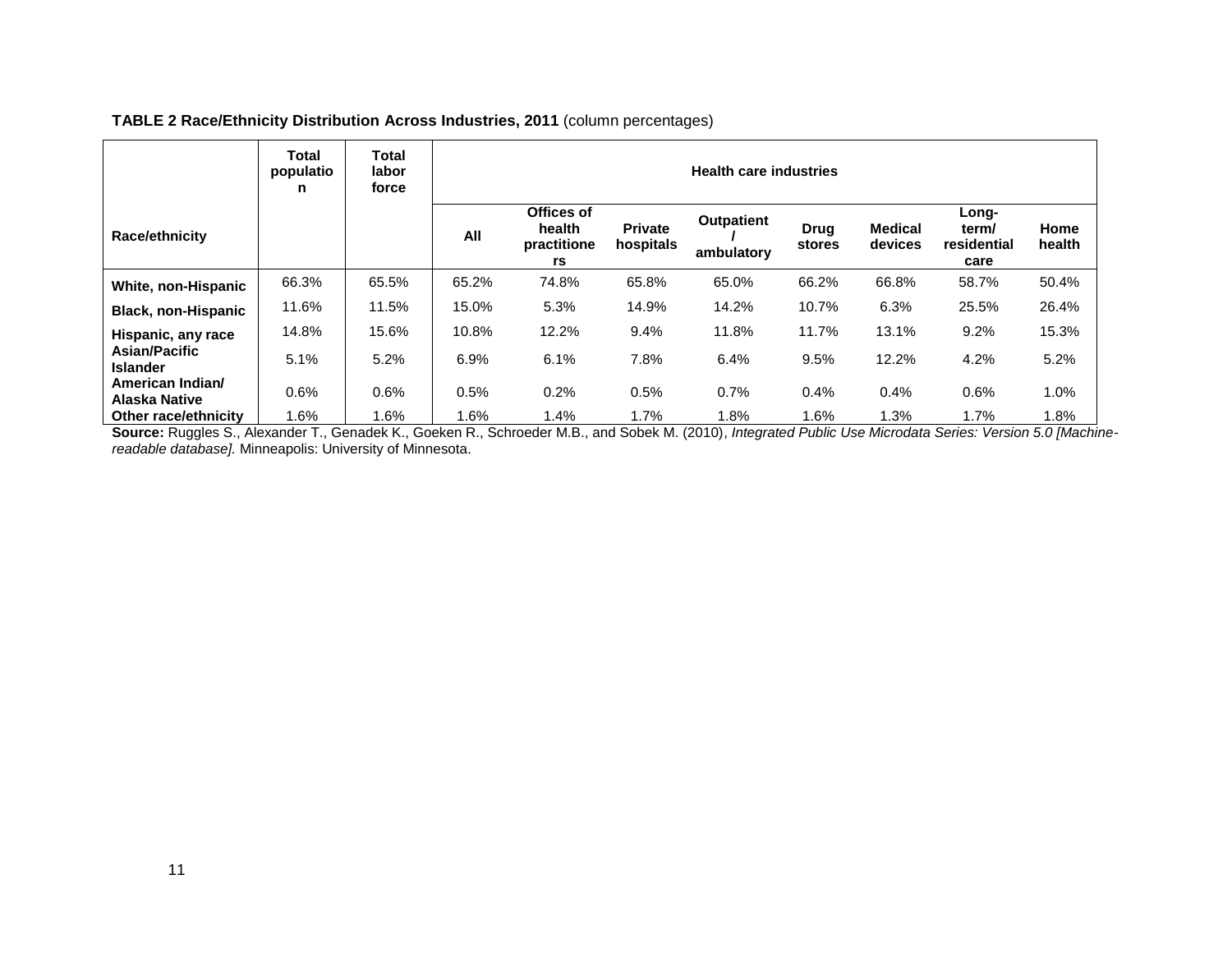<span id="page-14-0"></span>

|                                                                                                           |                         | <b>Race/ethnicity</b> |                |                                |                |                                |                |              |                |                                  |                  |                      |                          |              |
|-----------------------------------------------------------------------------------------------------------|-------------------------|-----------------------|----------------|--------------------------------|----------------|--------------------------------|----------------|--------------|----------------|----------------------------------|------------------|----------------------|--------------------------|--------------|
| <b>Occupation</b>                                                                                         | All                     |                       |                | White, non-<br><b>Hispanic</b> |                | Black, non-<br><b>Hispanic</b> |                | Hispanic     |                | Asian/Pacific<br><b>Islander</b> | American Indian/ | <b>Alaska Native</b> | Other race/<br>ethnicity |              |
|                                                                                                           | Rank                    | <b>Share</b>          | Rank           | <b>Share</b>                   | Rank           | <b>Share</b>                   | Rank           | <b>Share</b> | Rank           | <b>Share</b>                     | Rank             | <b>Share</b>         | Rank                     | <b>Share</b> |
| <b>Registered nurses</b>                                                                                  | $\overline{\mathbf{1}}$ | 14.1%                 | $\mathbf{1}$   | 16.2%                          | $\overline{2}$ | 9.1%                           | 4              | 7.0%         | $\mathbf{1}$   | 17.9%                            | $\overline{2}$   | 8.9%                 | $\overline{2}$           | 12.0%        |
| Nursing,<br>psychiatric, and<br>home health aides                                                         | $\overline{2}$          | 11.8%                 | $\overline{2}$ | 8.5%                           | 1              | 26.2%                          | 1              | 13.8%        | 3              | 7.9%                             | 1                | 15.4%                | 1                        | 14.6%        |
| <b>Physicians and</b><br>surgeons                                                                         | 3                       | 4.4%                  | 3              | 4.6%                           | 9              | 1.5%                           | 9              | 2.3%         | 2              | 12.4%                            | 10               | 1.2%                 | 3                        | 5.5%         |
| Information and<br>records clerks                                                                         | 3                       | 4.4%                  | 4              | 4.3%                           | 6              | 3.4%                           | 3              | 7.1%         | 5              | 3.0%                             | $\overline{4}$   | 4.1%                 | 4                        | 4.9%         |
| <b>Medical assistants</b><br>and other health<br>care support<br>occupations, except<br>dental assistants | 4                       | 4.0%                  | $\overline{7}$ | 3.6%                           | 5              | 4.2%                           | $\overline{c}$ | 7.5%         | 5              | 3.0%                             | 5                | 3.5%                 | 5                        | 4.5%         |
| Secretaries and<br>administrative<br>assistants                                                           | 5                       | 3.5%                  | 5              | 4.0%                           | $\overline{7}$ | 2.5%                           | 7              | 3.3%         | 10             | 1.7%                             | 5                | 3.5%                 | 8                        | 2.8%         |
| <b>Licensed practical</b><br>and licensed<br>vocational nurses                                            | 6                       | 3.3%                  | 8              | 3.2%                           | 4              | 5.1%                           | 10             | 2.2%         | 9              | 1.9%                             | 6                | 3.2%                 | 9                        | 2.7%         |
| <b>Medical and health</b><br>services managers                                                            | $\overline{7}$          | 3.2%                  | 6              | 3.7%                           | 8              | 2.3%                           | 9              | 2.3%         | 8              | 2.2%                             | 8                | 2.2%                 | $\overline{7}$           | 3.3%         |
| Personal care aides                                                                                       | 8                       | 3.0%                  | 10             | 2.2%                           | 3              | 5.4%                           | 5              | 4.2%         | 5              | 3.0%                             | 3                | 7.8%                 | 6                        | 4.2%         |
| <b>Health diagnosing</b><br>and treating<br>practitioner support<br>technician                            | 9                       | 2.4%                  | 9              | 2.3%                           | 8              | 2.3%                           | 8              | 2.7%         | $\overline{7}$ | 2.3%                             | $\overline{7}$   | 2.3%                 | 11                       | 1.9%         |
| <b>Clinical laboratory</b><br>technologists and<br>technicians                                            | 10                      | 1.7%                  | $\overline{2}$ | 1.6%                           | 9              | 1.5%                           | 11             | 1.4%         | 6              | 2.9%                             | 8                | 2.2%                 | 12                       | 1.8%         |

# **TABLE 3 Top 10 Most Common Health Care Occupations, by Race/Ethnicity, 2011**

Note: Full ranking by race/ethnicity available upon request. Shares are based on all occupation categories within the health industry. Rankings are based on the subset of health care occupation categories. Missing rankings are as follows: Black, non-Hispanics: Rank 10 Diagnostic Related Technologists and Technicians; Hispanic: Rank 6 Dental Assistants; Asian/Pacific Islander: Rank 4 Pharmacists; American Indian/Alaska Native: Rank 7 Dental Assistants (tied), Rank 9 Diagnostic Related Technologists and Technicians; other race/ethnicity: Rank 10: Dental Assistants.**Source:** Ruggles S., Alexander T., Genadek K., Goeken R., Schroeder M.B., and Sobek M. (2010), *Integrated Public Use Microdata Series: Version 5.0 [Machine-readable database].* Minneapolis: University of Minnesota.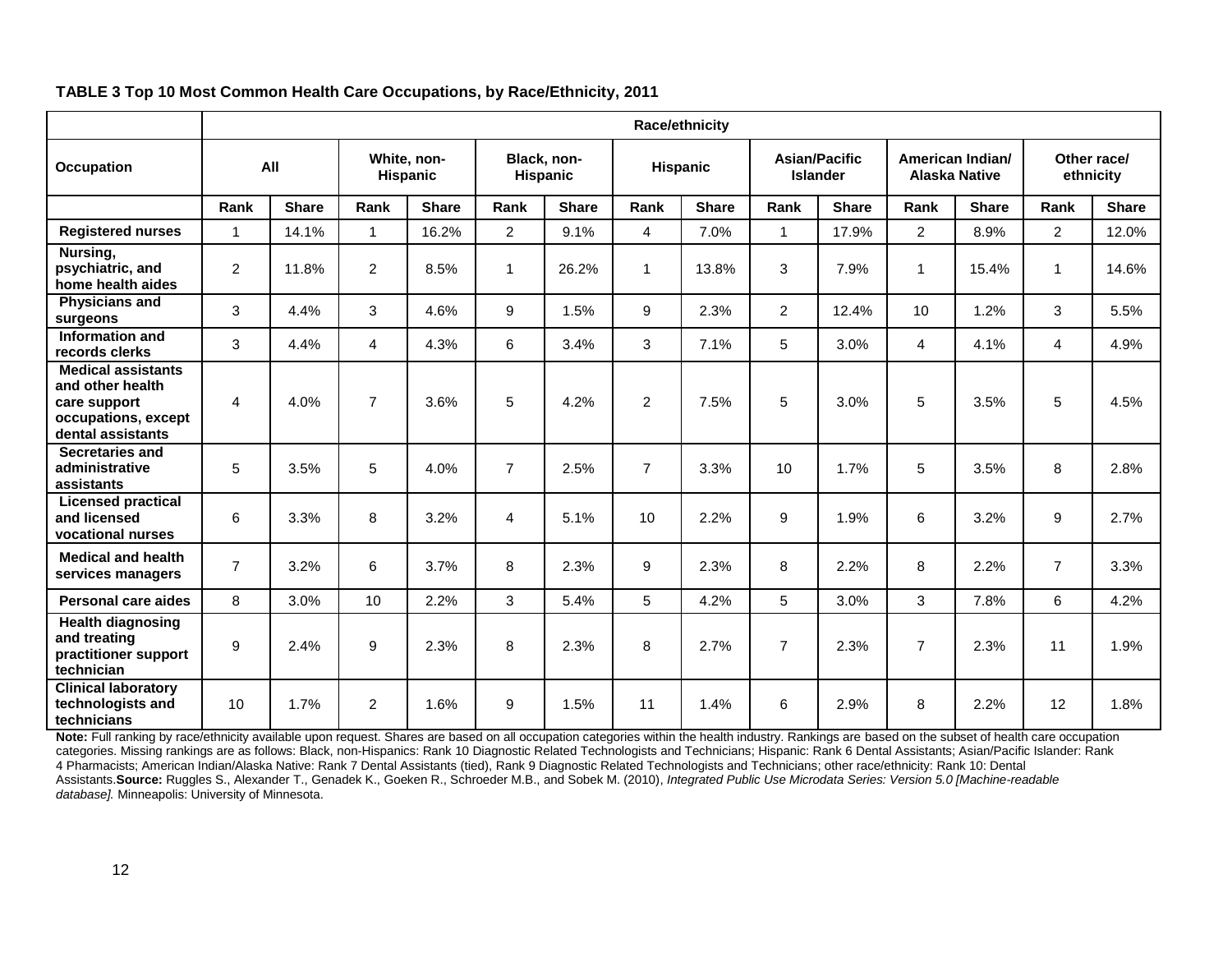# **TABLE 4 Demographics by Race/Ethnicity Within the Health Care Industry**

<span id="page-15-0"></span>

|                                      |     |                         |                         | Race/ethnicity |                                         |                                                |                         |
|--------------------------------------|-----|-------------------------|-------------------------|----------------|-----------------------------------------|------------------------------------------------|-------------------------|
|                                      | All | White, non-<br>Hispanic | Black, non-<br>Hispanic | Hispanic       | <b>Asian/Pacific</b><br><b>Islander</b> | American<br>Indian/<br>Alaska<br><b>Native</b> | Other<br>race/ethnicity |
| Female                               | 75% | 76%                     | 79%                     | 75%            | 64%                                     | 79%                                            | 74%                     |
| <b>Unemployed</b>                    | 5%  | 4%                      | 9%                      | 7%             | 4%                                      | 9%                                             | 8%                      |
| <b>Education</b>                     |     |                         |                         |                |                                         |                                                |                         |
| Less than high school                | 5%  | 3%                      | 8%                      | 14%            | 4%                                      | 8%                                             | 5%                      |
| High school diploma or equivalent    | 19% | 18%                     | 28%                     | 25%            | 8%                                      | 25%                                            | 18%                     |
| Some college                         | 24% | 22%                     | 31%                     | 29%            | 13%                                     | 34%                                            | 30%                     |
| Associate's degree                   | 15% | 17%                     | 12%                     | 12%            | 9%                                      | 13%                                            | 15%                     |
| <b>Bachelor's degree</b>             | 21% | 22%                     | 14%                     | 12%            | 34%                                     | 13%                                            | 17%                     |
| <b>Master's degree</b>               | 8%  | 9%                      | 5%                      | 4%             | 10%                                     | 4%                                             | 7%                      |
| Professional school/doctorate degree | 9%  | 10%                     | 3%                      | 5%             | 22%                                     | 2%                                             | 9%                      |
| Age                                  |     |                         |                         |                |                                         |                                                |                         |
| 16 to 24                             | 9%  | 8%                      | 9%                      | 14%            | 6%                                      | 12%                                            | 14%                     |
| 25 to 34                             | 22% | 20%                     | 24%                     | 28%            | 25%                                     | 24%                                            | 30%                     |
| 35 to 44                             | 23% | 21%                     | 26%                     | 24%            | 29%                                     | 22%                                            | 23%                     |
| 45 to 54                             | 24% | 25%                     | 24%                     | 20%            | 21%                                     | 22%                                            | 19%                     |
| 55 to 64                             | 18% | 20%                     | 14%                     | 11%            | 15%                                     | 17%                                            | 11%                     |
| 65 to 74                             | 4%  | 4%                      | 3%                      | 2%             | 3%                                      | 4%                                             | 2%                      |
| 75 and over                          | 1%  | 1%                      | 0%                      | 0%             | 0%                                      | 0%                                             | 0%                      |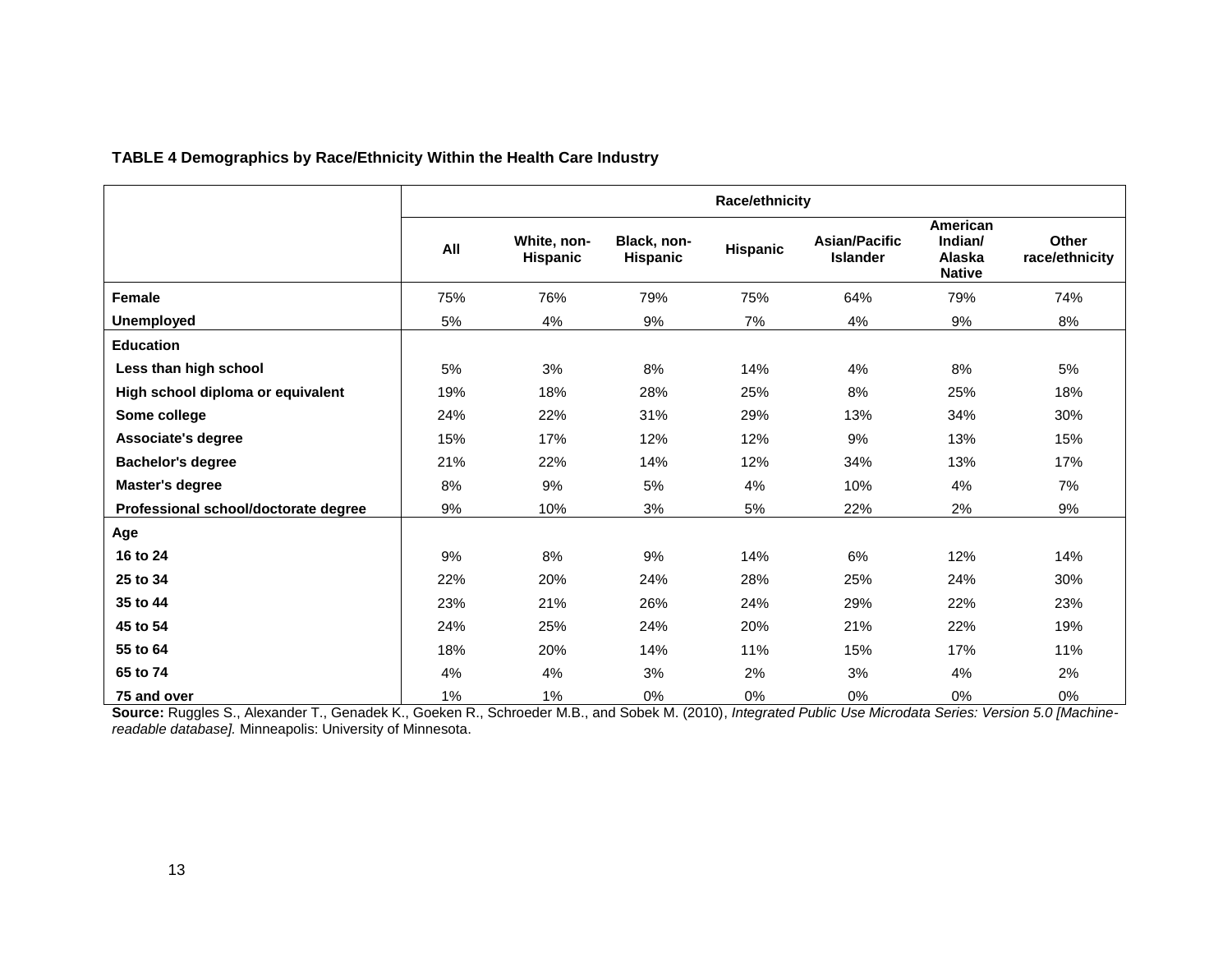<span id="page-16-0"></span>

|                                           |      |                                                             |                                                             |                                                             | Race/ethnicity                                              |                                                             |                                                             |                                                                                |
|-------------------------------------------|------|-------------------------------------------------------------|-------------------------------------------------------------|-------------------------------------------------------------|-------------------------------------------------------------|-------------------------------------------------------------|-------------------------------------------------------------|--------------------------------------------------------------------------------|
| <b>Health care sector</b>                 | Rank | All                                                         | White, non-<br><b>Hispanic</b>                              | Black, non-<br><b>Hispanic</b>                              | Hispanic                                                    | <b>Asian/Pacific</b><br><b>Islander</b>                     | American<br>Indian/ Alaska<br><b>Native</b>                 | Other<br>race/ethnicity                                                        |
| <b>Offices of health</b><br>practitioners |      | Physician and<br>surgeons                                   | Physician and<br>surgeons                                   | Medical<br>assistants and<br>other health care<br>support   | Dental<br>assistants                                        | Physician and<br>surgeons                                   | Dental<br>assistants                                        | Physician and<br>surgeons                                                      |
|                                           | 2    | Information and<br>records clerks                           | Information and<br>records clerks                           | Dental<br>assistants                                        | Medical<br>assistants and<br>other health care<br>support   | <b>Dentists</b>                                             | Information and<br>records clerks                           | Dental<br>assistants                                                           |
|                                           |      | Registered<br>nurses                                        | Registered<br>nurses                                        | Registered<br>nurses                                        | Registered<br>nurses                                        | Registered<br>nurses                                        | Registered<br>nurses                                        | Registered<br>nurses                                                           |
| <b>Private hospitals</b>                  | 2    | Nursing,<br>psychiatric, and<br>home health<br>aides        | Nursing,<br>psychiatric, and<br>home health<br>aides        | Nursing,<br>psychiatric, and<br>home health<br>aides        | Nursing,<br>psychiatric, and<br>home health<br>aides        | Physician and<br>surgeons                                   | Nursing,<br>psychiatric, and<br>home health<br>aides        | Nursing,<br>psychiatric, and<br>home health<br>aides                           |
| Outpatient/                               |      | Registered<br>nurses                                        | Registered<br>nurses                                        | Nursing,<br>psychiatric, and<br>home health<br>aides        | Medical<br>assistants and<br>other health care<br>support   | Physician and<br>surgeons                                   | Nursing,<br>psychiatric, and<br>home health<br>aides        | Nursing,<br>psychiatric, and<br>home health<br>aides                           |
| ambulatory                                | 2    | Nursing,<br>psychiatric, and<br>home health<br>aides        | Medical and<br>health services<br>managers                  | Registered<br>nurses                                        | Nursing,<br>psychiatric, and<br>home health<br>aides        | Registered<br>nurses                                        | Information and<br>records clerks                           | Registered<br>nurses                                                           |
| Drug stores                               |      | Health<br>diagnosing and<br>treating support<br>technicians | Health<br>diagnosing and<br>treating support<br>technicians | Health<br>diagnosing and<br>treating support<br>technicians | Health<br>diagnosing and<br>treating support<br>technicians | Pharmacists                                                 | Health<br>diagnosing and<br>treating support<br>technicians | <b>Pharmacists</b>                                                             |
|                                           | 2    | Pharmacists                                                 | Pharmacists                                                 | Pharmacists                                                 | Information and<br>records clerks                           | Health<br>diagnosing and<br>treating support<br>technicians | Medical<br>assistants and<br>other health care<br>support   | Health<br>diagnosing and<br>treating<br>practitioner<br>support<br>technicians |

# **TABLE 5 Top Two Occupations by Health Care Sector and by Race/Ethnicity**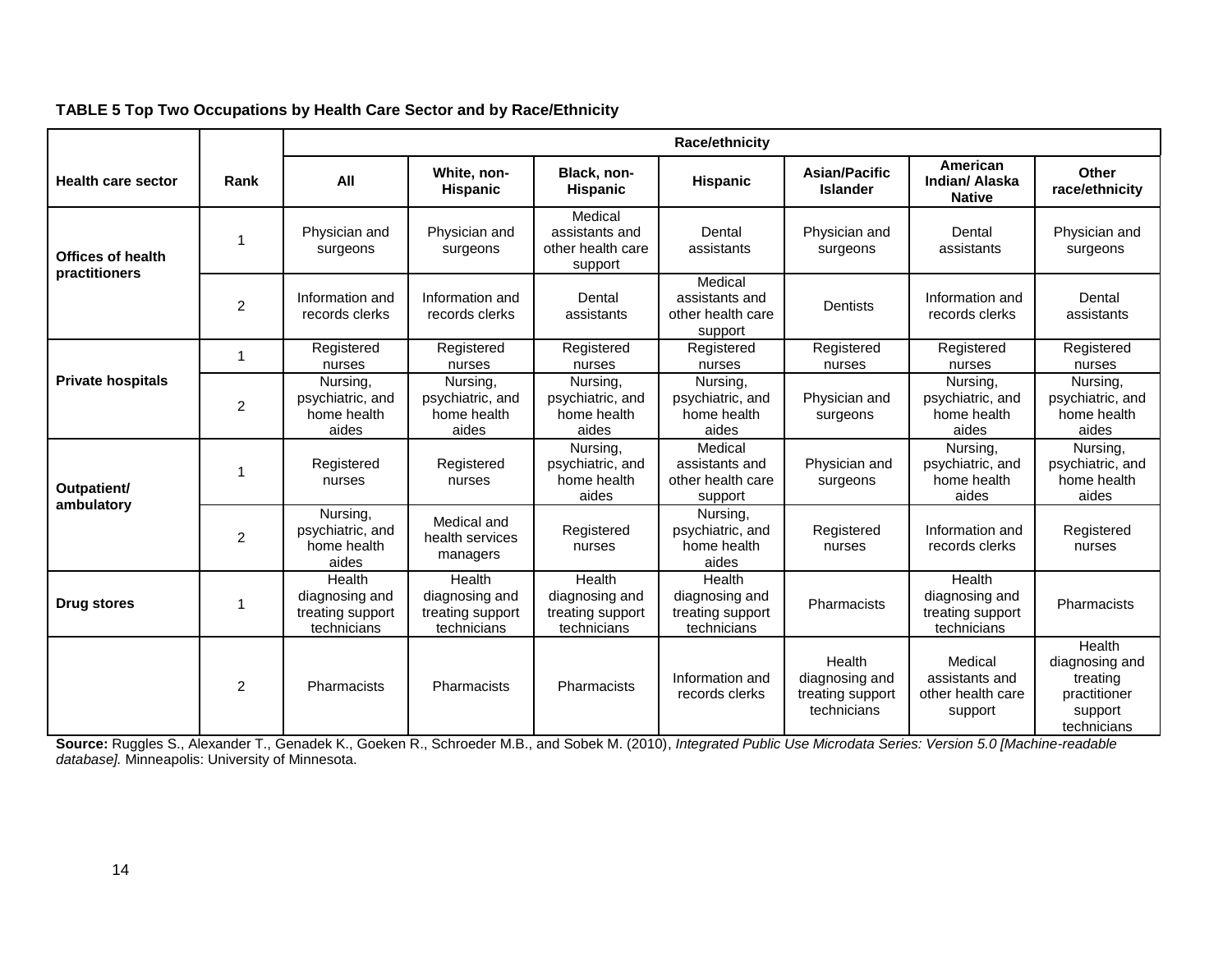|                                |      |                                                                 |                                                                 |                                                                 | <b>Race/ethnicity</b>                                           |                                                                 |                                                                 |                                                                 |
|--------------------------------|------|-----------------------------------------------------------------|-----------------------------------------------------------------|-----------------------------------------------------------------|-----------------------------------------------------------------|-----------------------------------------------------------------|-----------------------------------------------------------------|-----------------------------------------------------------------|
| <b>Health care sector</b>      | Rank | All                                                             | White, Non-<br><b>Hispanic</b>                                  | <b>Black, Non-</b><br>Hispanic                                  | <b>Hispanic</b>                                                 | <b>Asian/Pacific</b><br><b>Islander</b>                         | American<br>Indian/ Alaska<br><b>Native</b>                     | Other<br><b>Race/Ethnicity</b>                                  |
| <b>Medical devices</b>         |      | Medical, dental,<br>and ophthalmic<br>laboratory<br>technicians | Medical, dental,<br>and ophthalmic<br>laboratory<br>technicians | Medical, dental,<br>and ophthalmic<br>laboratory<br>technicians | Medical, dental,<br>and ophthalmic<br>laboratory<br>technicians | Medical, dental,<br>and ophthalmic<br>laboratory<br>technicians | Medical, dental,<br>and ophthalmic<br>laboratory<br>technicians | Medical, dental,<br>and ophthalmic<br>laboratory<br>technicians |
|                                | 2    | Information and<br>records clerks                               | Information and<br>records clerks                               | Information and<br>records clerks                               | Information and<br>records clerks                               | Physical<br>scientists                                          | Secretaries and<br>administrative<br>assistants                 | Information and<br>records clerks                               |
| Long-term/<br>residential care |      | Nursing,<br>psychiatric, and<br>home health<br>aides            | Nursing,<br>psychiatric, and<br>home health<br>aides            | Nursing.<br>psychiatric, and<br>home health<br>aides            | Nursing.<br>psychiatric, and<br>home health<br>aides            | Nursing,<br>psychiatric, and<br>home health<br>aides            | Nursing,<br>psychiatric, and<br>home health<br>aides            | Nursing,<br>psychiatric, and<br>home health<br>aides            |
|                                | 2    | Registered<br>nurses                                            | Registered<br>nurses                                            | Personal care<br>aides                                          | Personal care<br>aides                                          | Registered<br>nurses                                            | Personal care<br>aides                                          | Personal care<br>aides                                          |
| Home health                    |      | Nursing,<br>psychiatric, and<br>home health<br>aides            | Nursing,<br>psychiatric, and<br>home health<br>aides            | Nursing,<br>psychiatric, and<br>home health<br>aides            | Nursing,<br>psychiatric, and<br>home health<br>aides            | Nursing,<br>psychiatric, and<br>home health<br>aides            | Personal care<br>aides                                          | Nursing,<br>psychiatric, and<br>home health<br>aides            |
|                                | 2    | Personal care<br>aides                                          | Personal care<br>aides                                          | Personal care<br>aides                                          | Personal care<br>aides                                          | Personal care<br>aides                                          | Nursing,<br>psychiatric, and<br>home health<br>aides            | Personal care<br>aides                                          |

# **TABLE 5 Top Two Occupations by Health Care Sector and by Race/Ethnicity (continued)**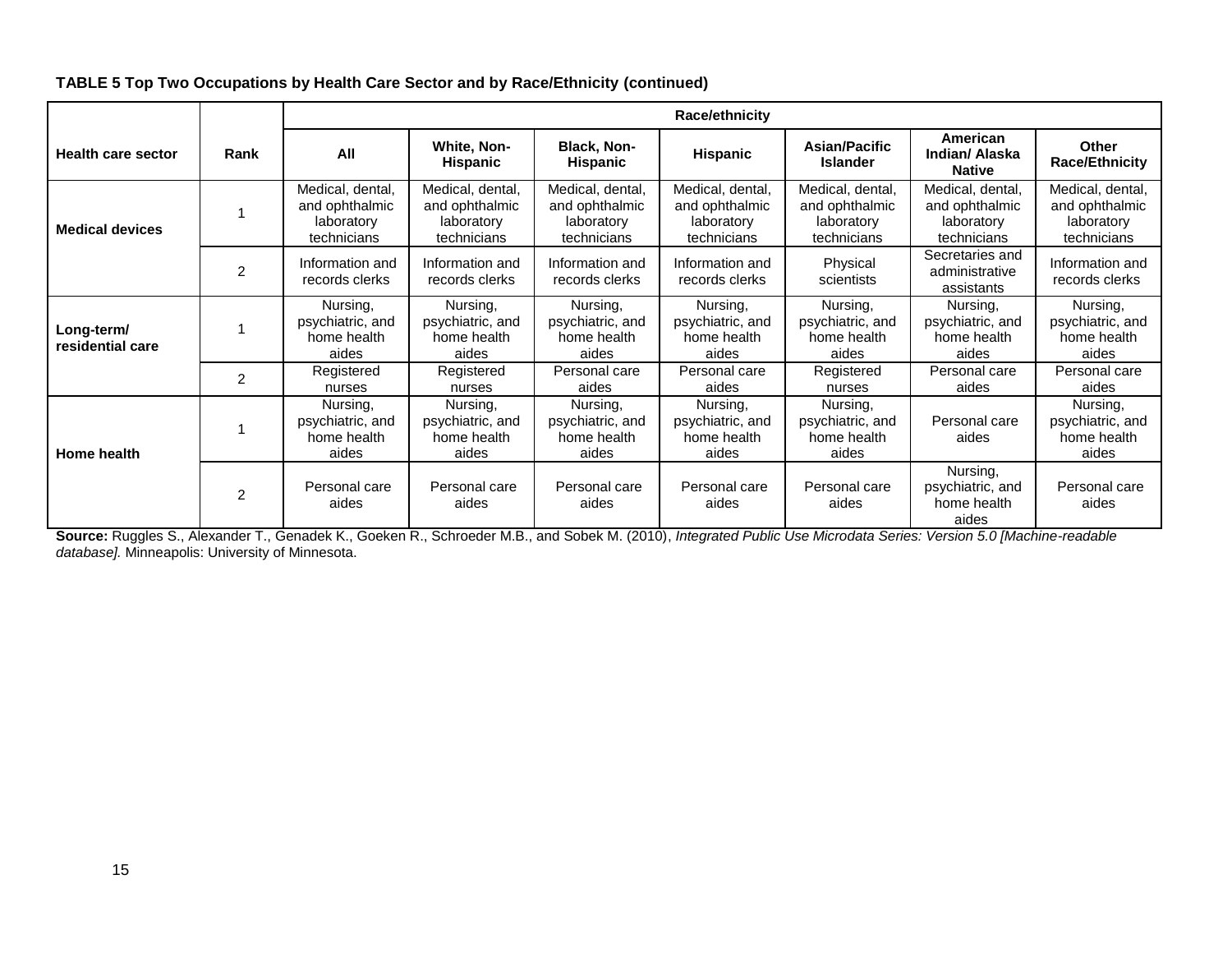# <span id="page-18-0"></span>**TABLE 6 Graduates of the Largest Types of Health Occupation Education Programs, by Race/Ethnicity, 2011**

|                                                                |                        |                                   |                                   | Race/ethnicity  |                                             |                                                |                              |
|----------------------------------------------------------------|------------------------|-----------------------------------|-----------------------------------|-----------------|---------------------------------------------|------------------------------------------------|------------------------------|
|                                                                | Number of<br>graduates | White,<br>non-<br><b>Hispanic</b> | Black.<br>non-<br><b>Hispanic</b> | <b>Hispanic</b> | Asian/<br><b>Pacific</b><br><b>Islander</b> | American<br>Indian/<br>Alaska<br><b>Native</b> | Multi-<br>race or<br>unknown |
| <b>Total awards</b>                                            | 978,213                | 55.2%                             | 15.8%                             | 14.3%           | 5.2%                                        | 0.8%                                           | 7.6%                         |
| <b>Assistants</b>                                              |                        |                                   |                                   |                 |                                             |                                                |                              |
| Medical/clinical assistant                                     | 140,461                | 35.7%                             | 24.4%                             | 26.3%           | 2.8%                                        | 0.8%                                           | 9.8%                         |
| Nursing assistant/aide                                         | 50,298                 | 58.4%                             | 17.1%                             | 13.5%           | 4.1%                                        | 0.9%                                           | 5.7%                         |
| Dental assistant                                               | 25.043                 | 43.2%                             | 17.1%                             | 26.2%           | 3.0%                                        | 0.9%                                           | 2.0%                         |
| Medical office assistant/specialist                            | 15,434                 | 42.2%                             | 22.7%                             | 17.3%           | 2.0%                                        | 0.7%                                           | 14.6%                        |
| <b>Practitioners</b>                                           |                        |                                   |                                   |                 |                                             |                                                |                              |
| Registered nursing                                             | 184,975                | 67.2%                             | 9.7%                              | 8.5%            | 5.5%                                        | 0.7%                                           | 7.0%                         |
| Social work                                                    | 40,067                 | 56.7%                             | 18.8%                             | 12.0%           | 3.1%                                        | 1.0%                                           | 6.9%                         |
| Medicine (allopathic)                                          | 17,140                 | 57.9%                             | 6.1%                              | 6.8%            | 19.3%                                       | 0.5%                                           | 8.1%                         |
| Pharmacy                                                       | 12,735                 | 59.0%                             | 6.4%                              | 4.4%            | 21.3%                                       | 0.4%                                           | 5.5%                         |
| Physical therapy                                               | 10,054                 | 73.2%                             | 3.4%                              | 4.1%            | 7.3%                                        | 0.5%                                           | 10.0%                        |
| <b>Technicians</b><br>Licensed practical/vocational<br>nursing | 61,647                 | 62.4%                             | 17.6%                             | 9.8%            | 4.6%                                        | 0.7%                                           | 4.4%                         |
| EMT/paramedic                                                  | 26,536                 | 70.1%                             | 5.7%                              | 15.5%           | 1.6%                                        | 0.8%                                           | 5.9%                         |
| Pharmacy technician                                            | 24,822                 | 33.5%                             | 22.9%                             | 25.2%           | 7.3%                                        | 0.9%                                           | 9.7%                         |
| Surgical technology                                            | 10,902                 | 55.8%                             | 15.9%                             | 18.5%           | 2.5%                                        | 0.9%                                           | 5.8%                         |
| <b>Administrative</b>                                          |                        |                                   |                                   |                 |                                             |                                                |                              |
| Medical insurance coding specialist                            | 23,122                 | 43.2%                             | 27.0%                             | 17.7%           | 2.9%                                        | 0.8%                                           | 8.2%                         |
| Medical insurance billing specialist                           | 16,840                 | 38.2%                             | 27.4%                             | 20.4%           | 3.0%                                        | 0.7%                                           | 10.0%                        |
| Medical administrative assistant                               | 15,400                 | 42.0%                             | 22.7%                             | 26.1%           | 2.3%                                        | 0.7%                                           | 6.1%                         |
| Health care administration                                     | 13,421                 | 51.8%                             | 22.2%                             | 6.2%            | 4.7%                                        | 0.5%                                           | 19.9%                        |
| Health information/medical records<br>technology               | 11,492                 | 53.6%                             | 20.6%                             | 9.7%            | 3.3%                                        | 1.0%                                           | 11.2%                        |

**Note**: Occupational categories in IPEDS do not rely on the SOC. EMTs: Emergency Medical Technicians. **Source**: Integrated Postsecondary Education Data System (IPEDS), National Center for Education Statistics (NCES),

Institute of Education Sciences, U.S. Department of Education.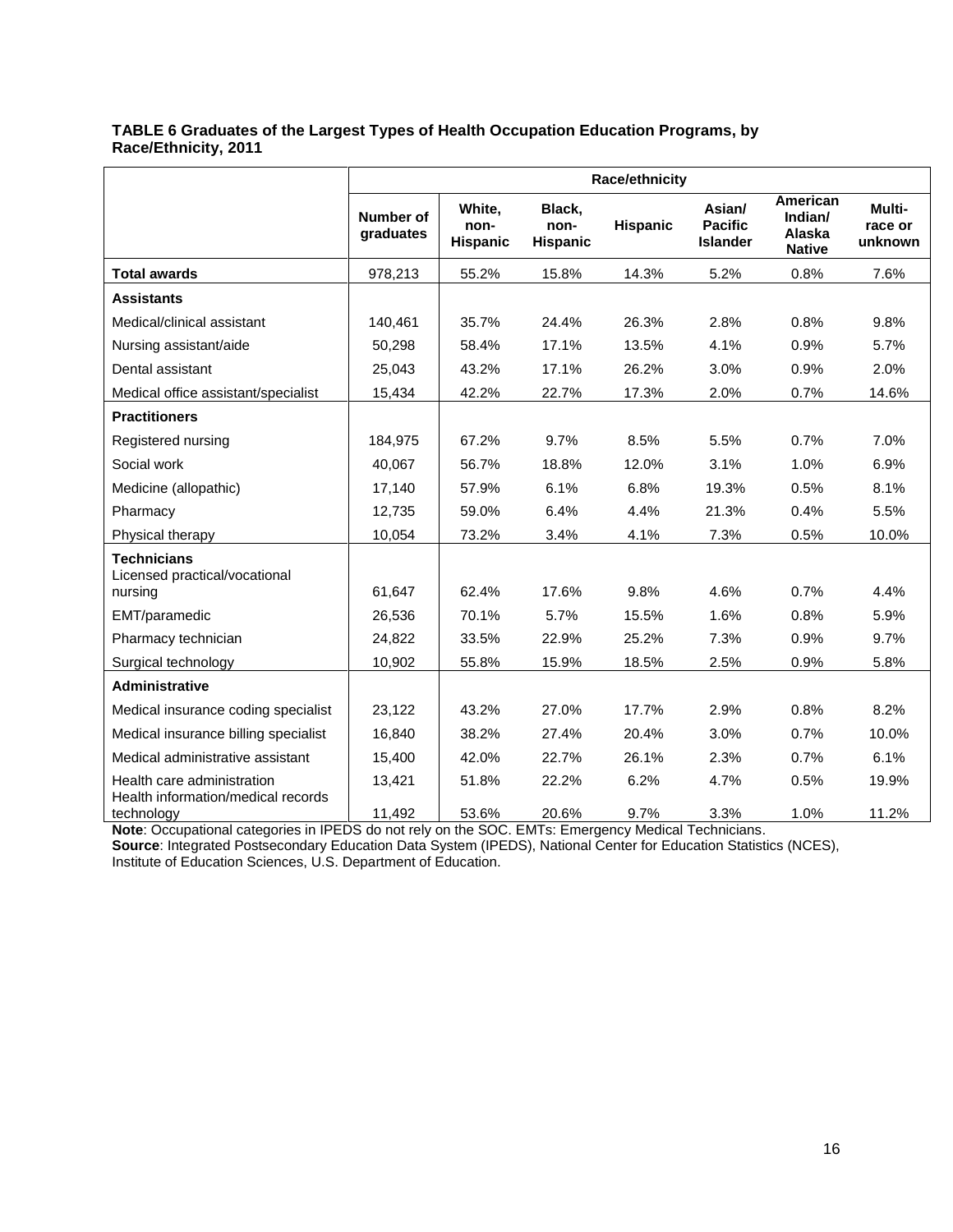# <span id="page-19-0"></span>**TABLE 7: Service Demand Growth Forecasts by Health Care Sector, 2010-2020**

|                                           | Offices of<br>health<br>practitioners | <b>Private</b><br>hospitals | Outpatient/<br>ambulatory | <b>Drug</b><br>stores | <b>Medical</b><br>devices | Long-term/<br>residential<br>care | Home<br>health |
|-------------------------------------------|---------------------------------------|-----------------------------|---------------------------|-----------------------|---------------------------|-----------------------------------|----------------|
| Overall<br>percentage<br>growth           | 36.4%                                 | 18.7%                       | 36.6%                     | 36.1%                 | 1.6%                      | 26.3%                             | 80.7%          |
| Percentage<br>growth due to<br><b>ACA</b> | 10.1%                                 | 0.1%                        | $-0.5%$                   | 2.8%                  | $-0.4%$                   | $-4.9%$                           | $-1.4%$        |

**Source**: ARCOLA Model.

# <span id="page-19-1"></span>**TABLE 8: Employment Growth Forecasts by Health Care Sector, 2010-2020**

|                                   | Offices of<br>health<br>practitioners | <b>Private</b><br>hospitals | Outpatient/<br>ambulatory | Drug<br>stores | <b>Medical</b><br>devices | Long-term /<br>residential<br>care | Home<br>health |
|-----------------------------------|---------------------------------------|-----------------------------|---------------------------|----------------|---------------------------|------------------------------------|----------------|
| <b>Baseline</b><br>(2010)         | 3,818,200                             | 4.685.300                   | 1.077.100                 | 713.500        | 301.500                   | 3.129.000                          | 1,080,600      |
| <b>Additional jobs</b><br>by 2020 | 1.391.400                             | 878.300                     | 394.100                   | 257.400        | 4.900                     | 822,000                            | 871,800        |

**Source**: U.S. Bureau of Labor Statistics, *National Employment Matrix,* retrieved August 30 2013, from <http://data.bls.gov/oep/nioem/empiohm.jsp>**.**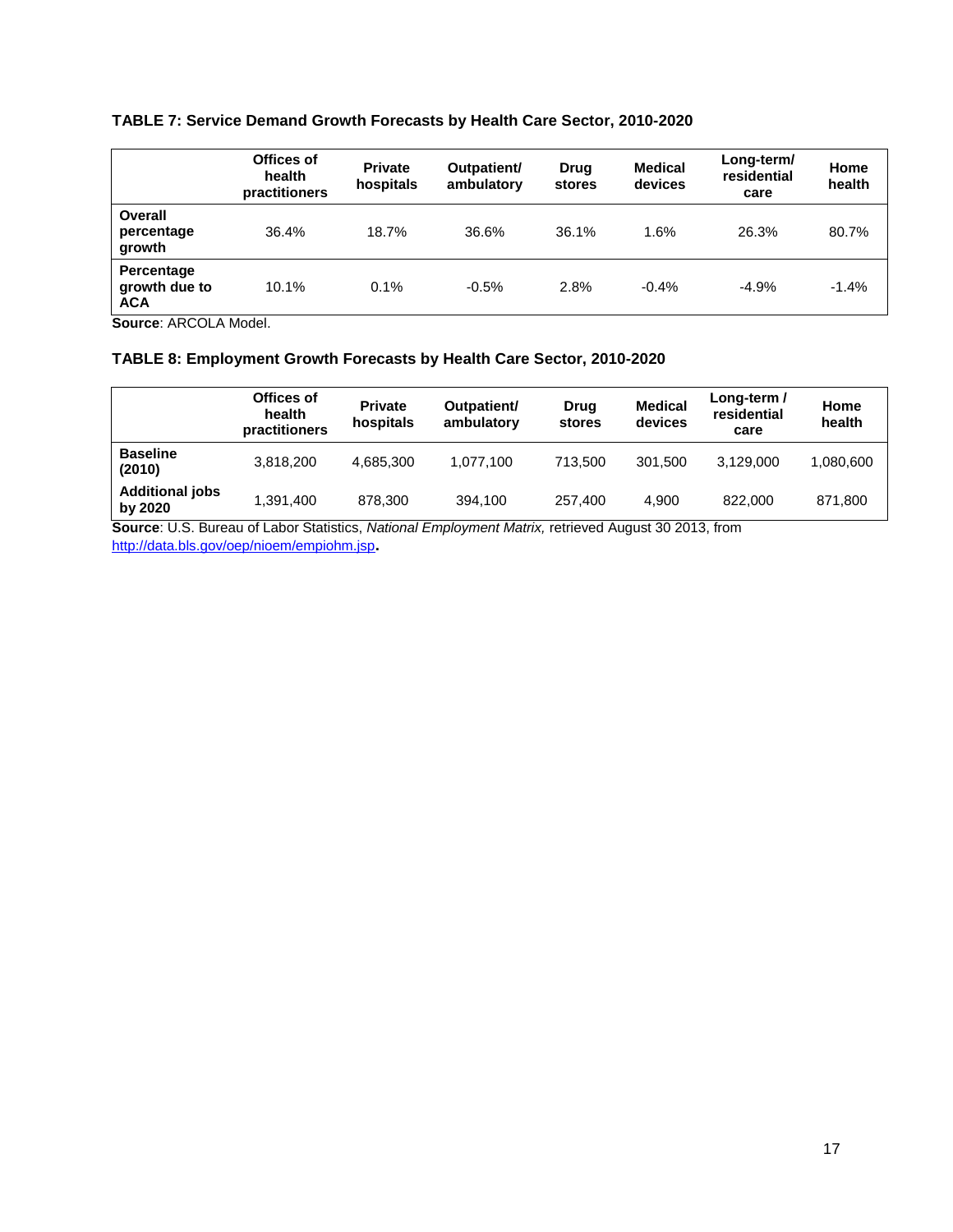| <b>Occupation</b>                                 | 2010<br>employment | <b>Total growth</b><br>(#) | <b>Total growth</b><br>(%) | <b>Growth due</b><br>to ACA<br>(#) | Share of<br>growth from<br><b>ACA</b> |
|---------------------------------------------------|--------------------|----------------------------|----------------------------|------------------------------------|---------------------------------------|
|                                                   |                    |                            |                            |                                    | $(\%)$                                |
| <b>Registered nurses</b>                          | 2,737,400          | 711,900                    | 26.0%                      | 238,475                            | 33.5%                                 |
| Nursing aides & orderlies                         | 1,505,300          | 301,900                    | 20.1%                      | 3,804                              | 1.3%                                  |
| Home health aides                                 | 1,017,700          | 706,200                    | 69.4%                      | 2,800                              | 0.4%                                  |
| Personal care aides                               | 861,000            | 607,000                    | 70.5%                      | 1,721                              | 0.3%                                  |
| <b>Licensed practical /</b><br>vocational nurses  | 752,300            | 168,500                    | 22.4%                      | $-25,309$                          | $-15.0%$                              |
| Physicians/surgeons                               | 691,000            | 168,300                    | 24.4%                      | $-38,474$                          | $-22.9%$                              |
| <b>Social workers</b>                             | 650,500            | 161,200                    | 24.8%                      | 19,202                             | 11.9%                                 |
| <b>Health practitioner</b><br>support technicians | 621,000            | 183,700                    | 29.6%                      | 79,965                             | 43.5%                                 |
| <b>Medical assistants</b>                         | 527,600            | 162,800                    | 30.9%                      | 133,114                            | 81.8%                                 |
| <b>Medical secretaries</b>                        | 508,700            | 210,200                    | 41.3%                      | 90,154                             | 42.9%                                 |
| <b>Diagnostic related techs</b>                   | 345,000            | 103,000                    | 29.9%                      | 40,350                             | 39.2%                                 |
| <b>Recreation workers</b>                         | 339,100            | 64,300                     | 19.0%                      | 6,006                              | 9.3%                                  |
| <b>Pharmacy technicians</b>                       | 334,400            | 108,200                    | 32.4%                      | 83,148                             | 76.8%                                 |
| <b>Clinical laboratory techs</b>                  | 330,600            | 42,900                     | 13.0%                      | $-34,643$                          | $-80.8%$                              |
| <b>Health care managers</b>                       | 303,000            | 68,000                     | 22.4%                      | 3,265                              | 4.8%                                  |
| <b>Dental assistants</b>                          | 297,200            | 91,700                     | 30.9%                      | 27,932                             | 30.5%                                 |
| <b>Pharmacists</b>                                | 274,900            | 69,700                     | 25.4%                      | 40,906                             | 58.7%                                 |
| <b>EMTs &amp; paramedics</b>                      | 226,500            | 75,400                     | 33.3%                      | 18,757                             | 24.9%                                 |
| <b>Physical therapists</b>                        | 198,600            | 77,400                     | 39.0%                      | 5,505                              | 7.1%                                  |
| <b>Dental hygienists</b>                          | 181,800            | 68,500                     | 37.7%                      | $-8,022$                           | $-11.7%$                              |

# <span id="page-20-0"></span>**TABLE 9 Occupation Projections for 20 Largest Occupations, 2010-2020**

**Source**: Authors' calculations using ARCOLA and U.S. Bureau of Labor Statistics, *National Employment Matrix,* retrieved August 30 2013, from<http://data.bls.gov/oep/nioem/empiohm.jsp>.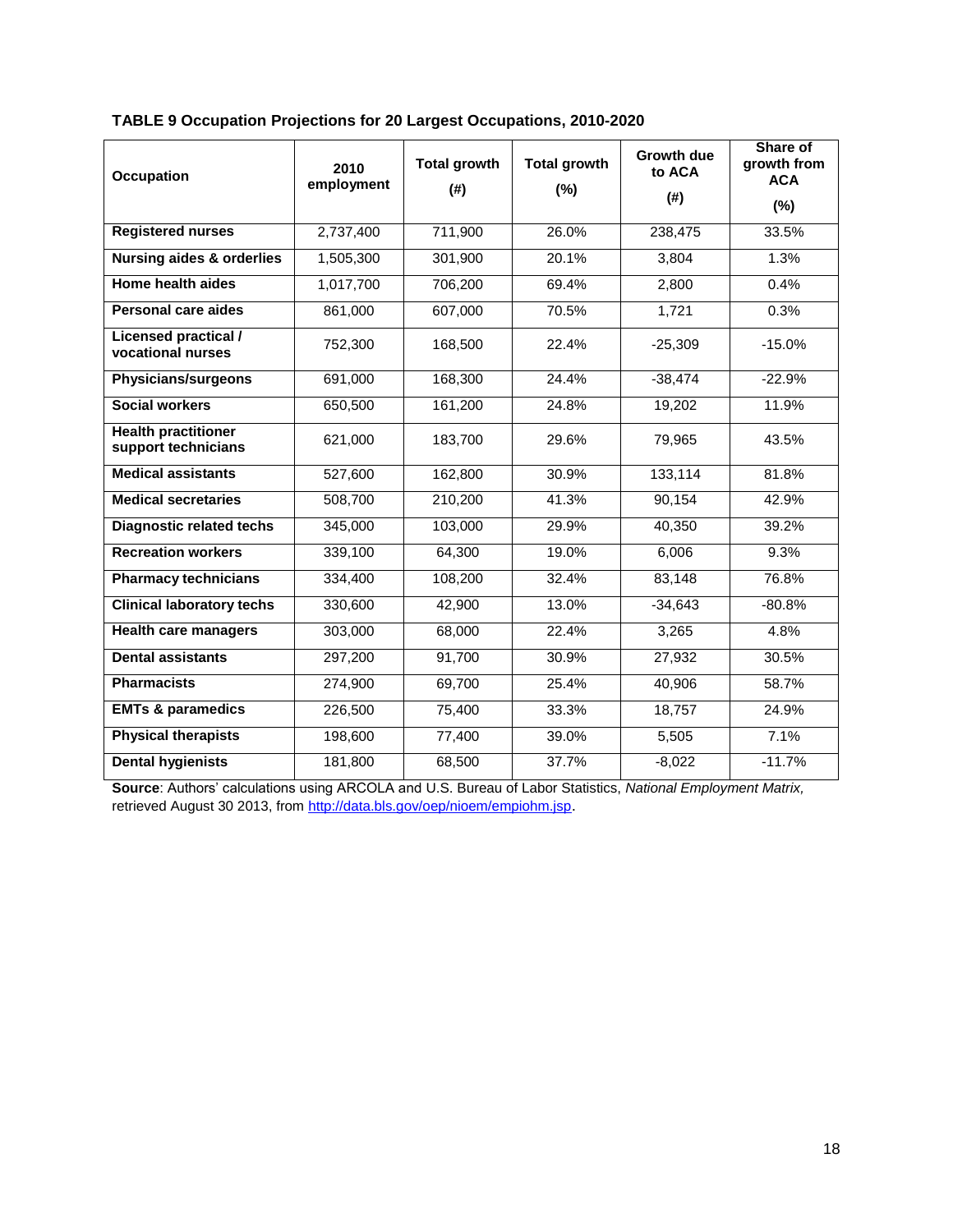| <b>Occupation</b>                          | <b>Growth rate</b> | <b>Education level</b>            |
|--------------------------------------------|--------------------|-----------------------------------|
| Personal care aides                        | 70.5%              |                                   |
|                                            |                    | Less than high school             |
| Home health aides                          | 69.4%              | Less than high school             |
|                                            |                    |                                   |
| Occupational & physical therapy assistants | 43.8%              | Associate's degree                |
| <b>Medical secretaries</b>                 |                    |                                   |
|                                            | 41.3%              | High school diploma or equivalent |
| <b>Physical therapists</b>                 | 39.0%              | Doctoral or professional degree   |
|                                            |                    |                                   |
| <b>Dental hygienists</b>                   | 37.7%              | Associate's degree                |
|                                            |                    |                                   |
| <b>Mental health counselors</b>            | 36.2%              | Master's degree                   |
| <b>Occupational therapists</b>             | 33.5%              | Master's degree                   |
|                                            |                    |                                   |
| <b>EMTs &amp; paramedics</b>               | 33.3%              | Postsecondary non-degree award    |
|                                            |                    |                                   |
| <b>Optometrists</b>                        | 33.1%              | Doctoral or professional degree   |
| <b>Pharmacy technicians</b>                | 32.4%              |                                   |
|                                            |                    | High school diploma or equivalent |
| Mental health and substance abuse social   | 31.3%              | Bachelor's degree                 |
| workers                                    |                    |                                   |
|                                            |                    |                                   |
| <b>Medical assistants</b>                  | 30.9%              | High school diploma or equivalent |
|                                            |                    |                                   |
| <b>Dental assistants</b>                   | 30.9%              | Postsecondary non-degree award    |
| Diagnostic related technicians             | 29.9%              | Associate's degree                |
|                                            |                    |                                   |

# <span id="page-21-0"></span>**TABLE 10 Top 15 Rapidly Growing Occupations and Education Requirements**

**Note:** Although Audiologists had 36.8% growth, we excluded this given the baseline number was very small at 13,000.

**Source**: U.S. Bureau of Labor Statistics (2012), "Education and Training Assignments: Table 1.12 Education and Training Categories by Detailed Occupation," retrieved August 30 2013, from

[http://www.bls.gov/emp/ep\\_table\\_112.htm;](http://www.bls.gov/emp/ep_table_112.htm) U.S. Bureau of Labor Statistics, *National Employment Matrix,* retrieved August 30 2013, fro[m http://data.bls.gov/oep/nioem/empiohm.jsp](http://data.bls.gov/oep/nioem/empiohm.jsp).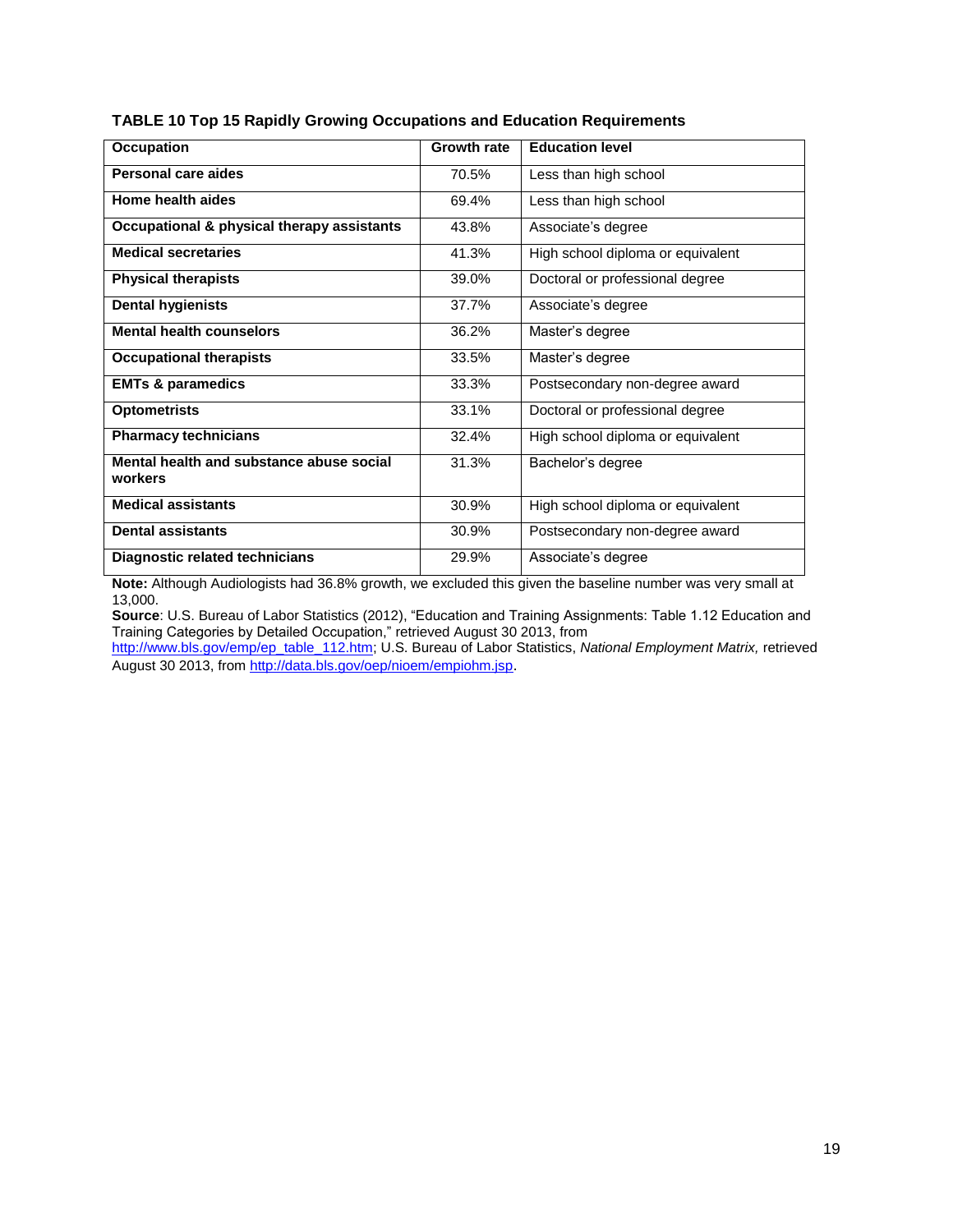## <span id="page-22-0"></span>**Technical Appendix**

This Technical Appendix provides further detail on the data sources and methodology used in this study.

#### *American Community Survey*

The American Community Survey (ACS) data were extracted from the Integrated Public Use Microdata Series, Version 5, housed at the University of Minnesota (Ruggles et al. 2010). ACS provides detailed information on demographics, industry, and occupation, among other individual- and householdlevel details. This household survey has been administered annually by the Census Bureau since 2000 and replaces the long form of the decennial Census. ACS aims to provide a national census by surveying approximately 3 million people on a rotating basis throughout each decade. The sample size in 2011 was 3,028,981 individuals (unweighted). This analysis uses stratified sample probability weights to make the sample nationally representative, such that the total number of individuals represented in the 2011 ACS is 242,303,207.

This study uses the subset of the population that is in the labor force, which is 65% of the ACS weighted sample. The definition of "labor force" is consistent starting in 2008. Labor force participation is defined as the number of people working or seeking work. In other words, individuals who are employed and unemployed are in the labor force. This report focuses on a non-institutionalized, civilian population 16 years or older. Labor force participation is a complex measure that is influenced by the entry rate of individuals available to work, and the exit rate of individuals who decide to stop seeking employment. The most common entry rate factors include fertility, immigration, and graduation rates. The most common exit rate factors include retirement, disability, and mortality rates.

#### *ACS versus BLS*

ACS and the Bureau of Labor Statistics use different sampling frameworks that result in slightly different baseline weighted population estimates. Given the large sample size of ACS, we use the ACS to report current demographic, industry, and occupation trends. BLS has a sophisticated labor projection methodology. We rely on its estimates to project occupational trends, a method that results in us using their estimates on the number of people holding each occupation in the baseline year. Due to the different sample frameworks, the baseline year estimates are likely to vary to some degree between ACS and BLS.

#### *ARCOLA Model*

ARCOLA includes private insurance market factors including the use of claims data trends information to update premium pricing for microsimulation. The model also includes Medicare and Medicaid simulation factors as well as the inclusion of supply prices from the physician and medical technology industries.

The latest model also uses insurance expenditures from actual claims data to refine premiums and then predict choices again with the new premiums. The claims data include about 15 insurance plans from across the U.S. The model then iterates until premiums and choices converge to an equilibrium state. A subsequent change to the model permitted state-specific predictions of policy changes as well as the total federal health policy impact.

## *Defining the Health Care Industry*

We use the 2000 Standard Occupational Classification (SOC) system to identify specific occupations with a concentration on health care practitioner, technical and support occupations (SOC 29- 0000 and 31-0000 series). We examine job trends within the health care industry, which is defined using the 2007 North American Industry Classification System (NAICS). We use a definition of the "health care industry" that encompasses services as well as pharmaceuticals and devices (**Appendix Table 1**). The ARCOLA categories roughly align with NAICS categories with a few gaps.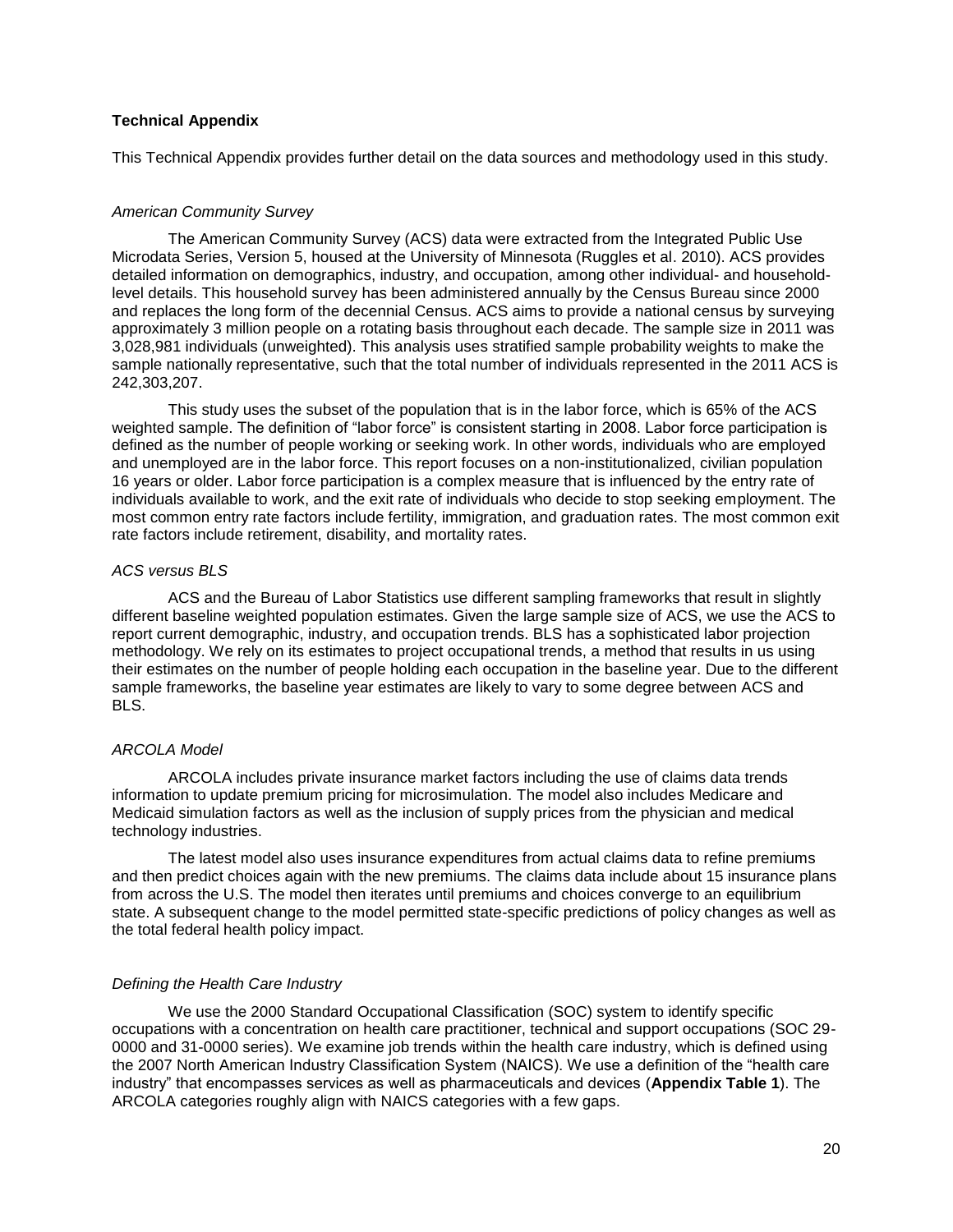# **APPENDIX TABLE 1 Crosswalk Between NAICS and ARCOLA Model**

| <b>NAICS</b>                                              | <b>ARCOLA Model</b>          |
|-----------------------------------------------------------|------------------------------|
| Offices of health care practitioners <sup>1</sup>         | Office visits                |
| NAICS: 6211, 6212, 6213                                   |                              |
| Private hospitals<br><b>NAICS: 622</b>                    | Hospitals admissions         |
|                                                           |                              |
| Ambulatory outpatient settings <sup>2</sup>               | Outpatient hospital services |
| NAICS: 6214, 6215, 6219                                   |                              |
| Pharmacies and drug stores                                | Prescriptions                |
| <b>NAICS: 44611</b>                                       |                              |
| Medical equipment supplies and manufacturing              | <b>Devices</b>               |
| <b>NAICS: 3391</b>                                        |                              |
| Nursing care facilities and residential care <sup>3</sup> | Sub-acute care days          |
| <b>NAICS: 623</b>                                         |                              |
| Home health care services                                 | Home health visits           |
| <b>NAICS: 6216</b>                                        |                              |

1 Includes offices of mental health practitioners excluding physicians; physical, occupational, and speech therapists and audiologists; podiatrists; and other miscellaneous health practitioners.

2Includes family planning centers; outpatient mental health and substance abuse centers; HMO medical centers; kidney dialysis centers; free-standing ambulatory surgical and emergency centers; medical laboratories; diagnostic imaging centers; and blood and organ banks.

<sup>3</sup> Includes residential mental retardation; mental health and substance abuse facilities; community care retirement communities; and homes for the elderly.

## *A Note on Low Representation by Race/Ethnicity*

Each racial and ethnic group is represented to some degree in every health care occupation except for American Indian/Alaska Natives and other races, most likely due to sample sizes. American Indian/Alaska Natives were 1% or less of the population within each occupation. Within each and every occupation, other races were 3% or less of the population with the exception of radiation therapists, which was at 5%. Zero percent may not necessarily mean that no individuals of that race/ethnicity work in that occupation, but rather that the given sampling frame was not able to detect the small sample. Given the large White population in the U.S., Whites represented more than half of every occupation except for nursing, psychiatric, and home health aides as well as personal care aides. **Appendix Table 2** lists the occupations with 3% or less representation by Blacks, Hispanics, and Asian/Pacific Islanders.

## **APPENDIX TABLE 2 Occupations With Low Representation (3% or less), by Race/Ethnicity**

| <b>Black, non-Hispanics</b>    | <b>Hispanics</b>        | <b>Asian/Pacific Islanders</b>    |
|--------------------------------|-------------------------|-----------------------------------|
| Audiologists                   | Audiologists            | Emergency medical technicians and |
| Chiropractors                  | Chiropractors           | paramedics                        |
| Dental hygienists              | Occupational therapists | Massage therapists                |
| <b>Dentists</b>                | Podiatrists             | Occupational therapist assistants |
| Dispensing opticians           | Recreational therapists | and aides                         |
| Health diagnosing and treating |                         | <b>Radiation therapists</b>       |
| practitioners, all other       |                         | Secretaries and administrative    |
| Occupational therapists        |                         | assistants                        |
| <b>Optometrists</b>            |                         | Speech-language pathologists      |
| Speech-language pathologists   |                         |                                   |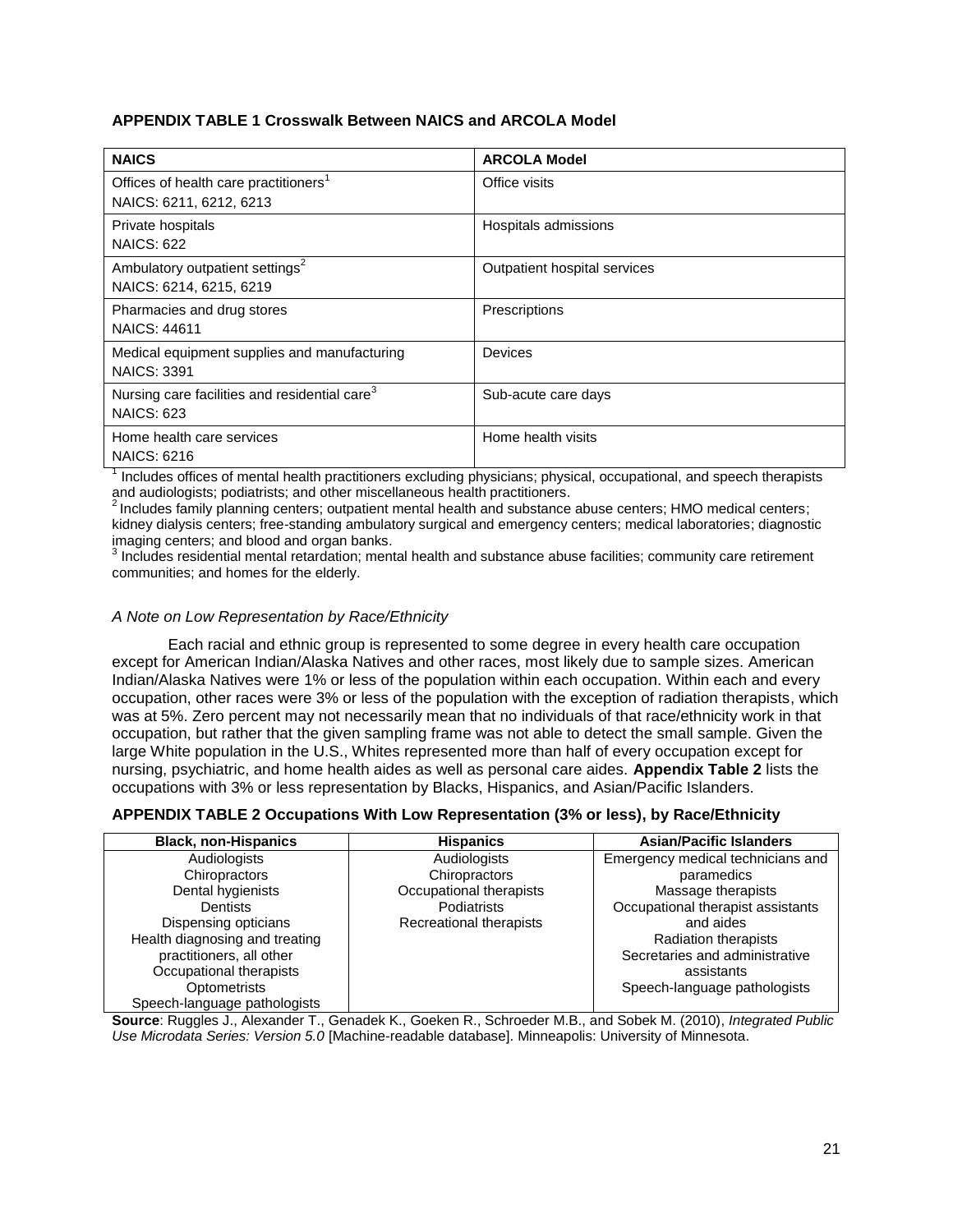# <span id="page-24-0"></span>**References**

Bureau of Health Professions (BHPr), Health Resources and Services Administration, U.S. Department of Health and Human Services (2006). "The Rationale for Diversity in the Health Professions: A Review of the Evidence." Retrieved August 30 2013, from [http://bhpr.hrsa.gov/healthworkforce/reports/diversityreviewevidence.pdf.](http://bhpr.hrsa.gov/healthworkforce/reports/diversityreviewevidence.pdf)

Cohen J.J., Gabriel B.A., and Terrell C. (2002). "The Case for Diversity in the Health Care Workforce." *Health Affairs* 21(5): 90-102, doi: 10.1377/hlthaff.21.5.90.

Feldman R., Parente S.T., Abraham J., Christianson J.B., and Taylor R. (2005). "Health Savings Accounts: Early Estimates of National Take-Up." *Health Affairs* 24(6): 1582-1591, doi: 10.1377/hlthaff.24.6.1582.

Gitterman D., Spetz J., and Fellowes M. (2004). "The Other Side of the Ledger: Federal Health Spending in Metropolitan Economies." Brookings Institution Report. Retrieved August 30 2013, from [http://www.brookings.edu/research/reports/2004/09/labormarkets-gitterman.](http://www.brookings.edu/research/reports/2004/09/labormarkets-gitterman)

Institute of Medicine (IOM) (2004). *In the Nation's Compelling Interest: Ensuring Diversity in the Health Care Workforce.* Eds. Smedley B.D., Butler A.S., and Bristow L.R. Retrieved August 30 2013, from [http://www.iom.edu/Reports/2004/In-the-Nations-Compelling-Interest-Ensuring-Diversity-in-the-Health-](http://www.iom.edu/Reports/2004/In-the-Nations-Compelling-Interest-Ensuring-Diversity-in-the-Health-Care-Workforce.aspx)[Care-Workforce.aspx.](http://www.iom.edu/Reports/2004/In-the-Nations-Compelling-Interest-Ensuring-Diversity-in-the-Health-Care-Workforce.aspx)

Integrated Postsecondary Education Data System (IPEDS), National Center for Education Statistics (NCES), Institute of Education Sciences, U.S. Department of Education.

Mitchell D.A. and Lassiter S.L. (2006). "Addressing Health Care Disparities and Increasing Workforce Diversity: The Next Step for the Dental, Medical, and Public Health Professions." *American Journal of Public Health* 96(12): 2093-2097, doi: 10.2105/AJPH.2005.082818.

National Center for Education Statistics (NCES), U.S. Department of Education (2012). "The Condition of Education 2012 (NCES 2012-045): Table A-33-1." Retrieved May 23 2013, from [http://nces.ed.gov/fastfacts/display.asp?id=16.](http://nces.ed.gov/fastfacts/display.asp?id=16)

Ruggles J., Alexander T., Genadek K., Goeken R., Schroeder M.B., and Sobek M. (2010). *Integrated Public Use Microdata Series: Version 5.0* [Machine-readable database]. Minneapolis: University of Minnesota.

Spetz J. (2012). *Health Reform and the Health Care Workforce*. Houston, TX: James A. Baker III Institute for Public Policy.

U.S. Bureau of Labor Statistics (BLS) (2013). "Employment Projections: About the Numbers." Retrieved August 30 2013, from [http://www.bls.gov/emp/nioem/empioan.htm.](http://www.bls.gov/emp/nioem/empioan.htm)

Zacker H.B. (2011). "Creating Career Pathways for Frontline Health Care Workers." Jobs to Careers: Transforming the Front Lines of Health Care. Retrieved August 30 2013, from [http://beltlineorg.wpengine.netdna-cdn.com/wp](http://beltlineorg.wpengine.netdna-cdn.com/wp-content/uploads/2013/07/J2C_CareerPathways_011011.pdf)[content/uploads/2013/07/J2C\\_CareerPathways\\_011011.pdf.](http://beltlineorg.wpengine.netdna-cdn.com/wp-content/uploads/2013/07/J2C_CareerPathways_011011.pdf)